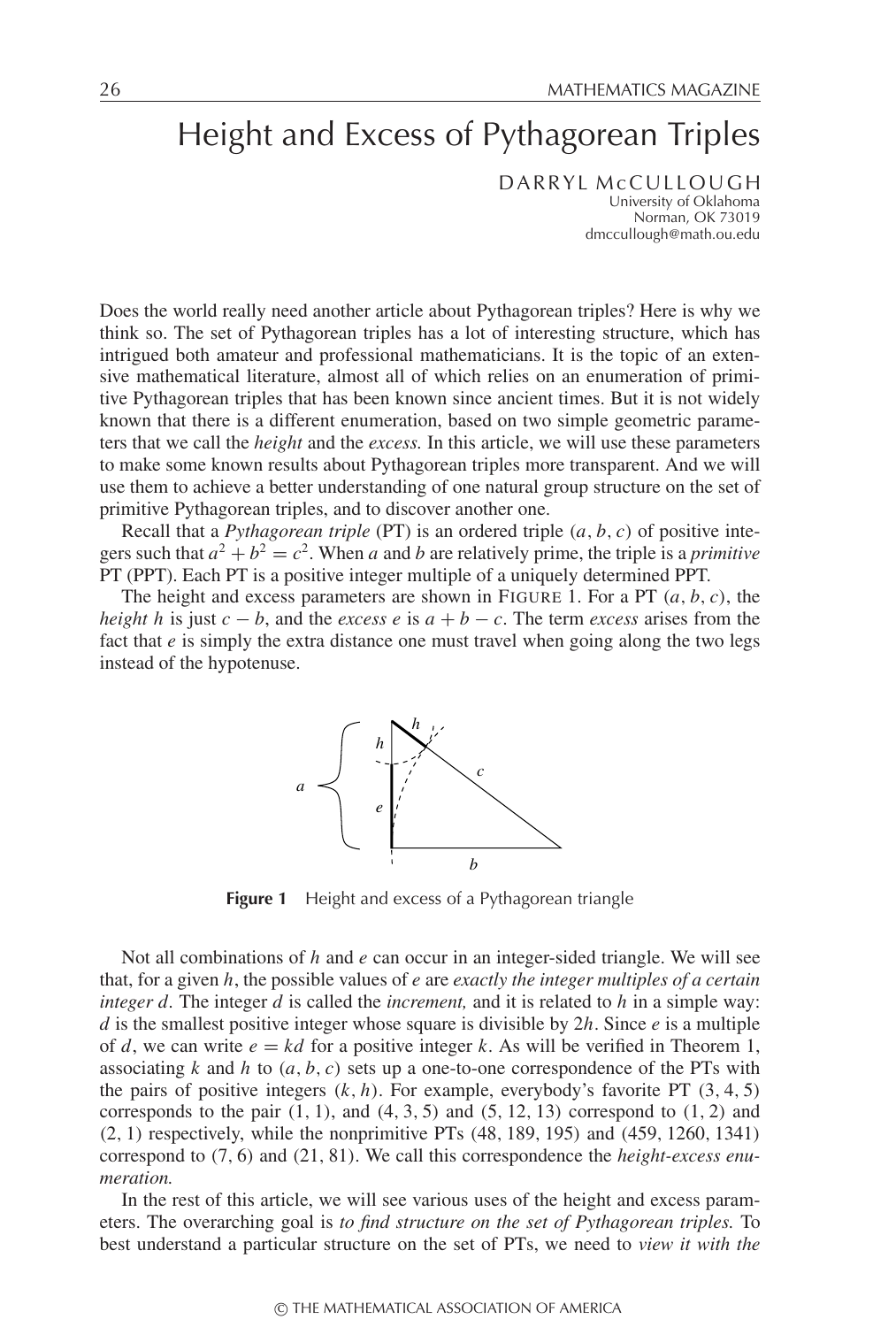*right coordinates.* The classical enumeration, which we will detail later, assigns a pair of relatively prime integer coordinates (*m*, *n*) to each PPT. The height and excess parameters lead to several other systems of coordinates, and we will use whichever of these systems of coordinates seems best for viewing the structure that we are trying to understand. Besides the *k*-*h* coordinates coming from the height-excess enumeration, and a closely-related kind of coordinates on PPTs, called *k*-*q* coordinates, we will use  $a-h$  coordinates, in which  $(3, 4, 5)$  is [3, 1], and  $e-h$  coordinates, in which  $(3, 4, 5)$  is  $(2, 1)$ . Each of these coordinate systems reveals some of the structure of the set of PTs that is hidden when the PTs are written in the conventional way. In fact, it sometimes seems to me that  $(a, b, c)$  is the most unenlightening way to think about a PT.

# The height-excess enumeration

Our first theorem will establish the height-excess enumeration of PTs. It actually enumerates *all* the triples of (not necessarily positive) integers satisfying the Pythagorean relation  $a^2 + b^2 = c^2$ . These are called *generalized Pythagorean triples* (GPTs). A GPT  $(a, b, c)$  is called primitive when *a* and *b* are relatively prime. Each GPT is a positive integer multiple of a uniquely determined primitive GPT.

The PTs (*a*, *b*, *c*) and (*b*, *a*, *c*) both correspond to the same geometric right triangle. We make the arbitrary choice of thinking of the one with  $a < b$  as representing this right triangle, so we use the term *Pythagorean triangle* to mean a PT with *a* < *b*. Theorem 1 will identify, in terms of *k* and *h*, the PTs that are triangles, and the PTs that are primitive.

In the statement of Theorem 1, the symbol *e* does not appear explicitly. The excess is the number *dk*. Also, a nonzero integer is called *square-free* if it is not divisible by the square of any prime.

THEOREM 1. (THE HEIGHT-EXCESS ENUMERATION) *For any* (*k*, *h*) *in the set*  $\mathbb{Z} \times \mathbb{Z}$  *of pairs of integers, define*  $P(k, h)$  *as follows: If h is nonzero, write it as pq*<sup>2</sup> *with p square-free and q positive, and associate with it the number d equal to*  $2pq$  *if p is odd, and to pq if p is even. Put*

$$
P(k, h) = \left(h + dk, dk + \frac{(dk)^2}{2h}, h + dk + \frac{(dk)^2}{2h}\right),
$$

*if*  $h \neq 0$ , and put  $P(k, 0) = (0, k, k)$ . Then P is a bijection from  $\mathbb{Z} \times \mathbb{Z}$  to the set of all *GPTs* (*a*, *b*, *c*)*. Moreover,*

- 1. *P*(*k*, *h*) *is primitive if and only if k and h are relatively prime and either*  $h = \pm q^2$ *with q odd, or*  $h = \pm 2q^2$ *.*
- 2. *P*(*k*, *h*) *is a PT if and only if both k and h are positive, and is a Pythagorean triangle when in addition*  $k > \sqrt{2h/d}$ .

Theorem 1 gives a recipe for finding the parameters  $k$  and  $h$  for any GPT  $(a, b, c)$ . If  $b = c$ , then the triple is  $(0, k, k) = P(k, 0)$ . Otherwise, *k* and *h* are calculated as follows.

To find  $(k, h)$  from  $(a, b, c)$ 

- 1. Put  $h = c b$ .
- 2. Write  $h = pq^2$  with p square-free and positive.
- 3. Put  $d = 2pq$  if *p* is odd, and  $d = pq$  if *p* is even.
- 4. Put  $k = (a h)/d$ .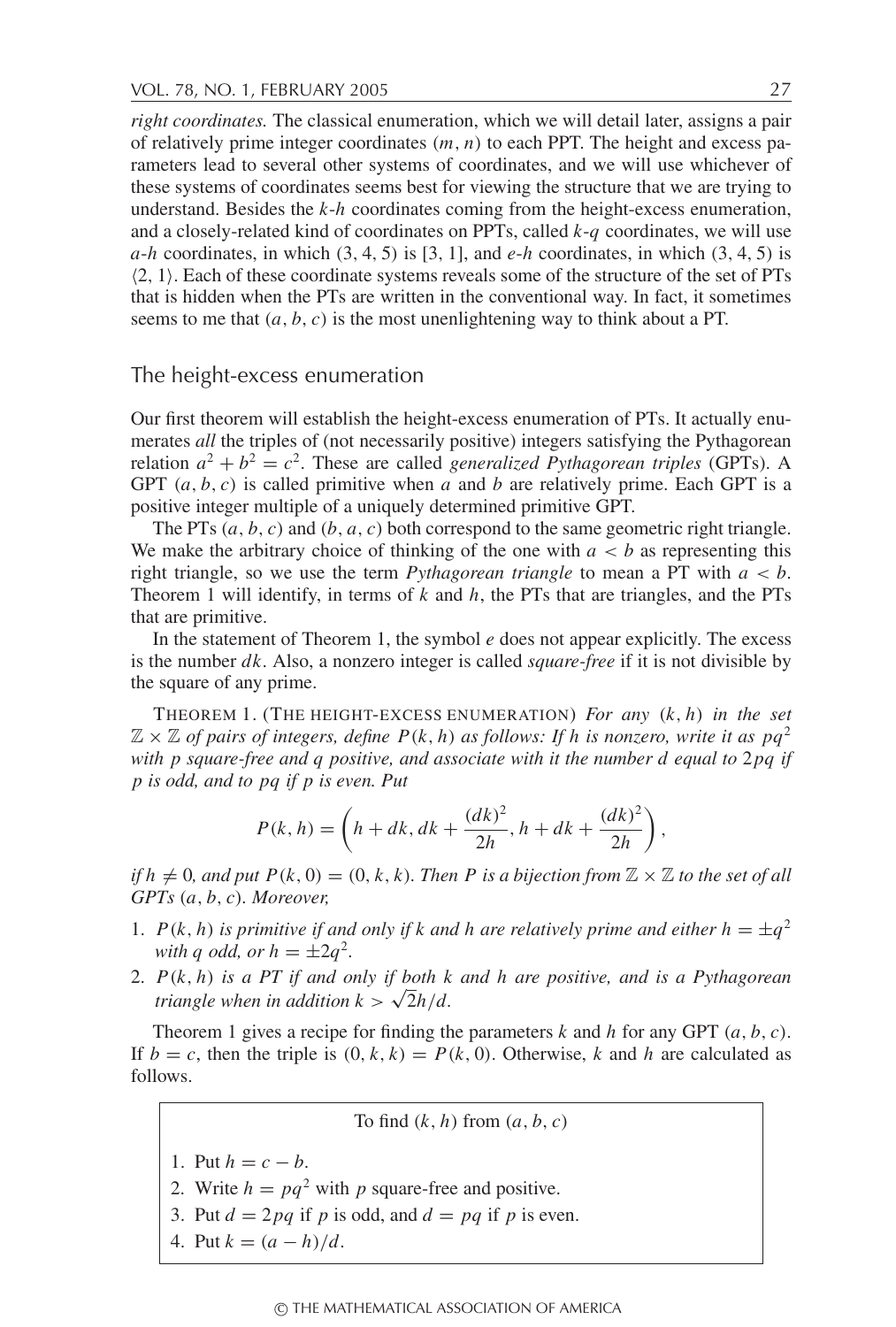For example, for (459, 1260, 1341), we have  $h = 1341 - 1260 = 81$ , so  $p = 1$ and  $q = 9$ , giving  $d = 18$ , and  $k = (459 - 81)/18 = 21$ , so  $(459, 1260, 1341)$  is *P*(21, 81).

The proof of Theorem 1 uses only the basic properties of prime factorization and relatively prime integers, and some college algebra. It could be skipped on a first reading, in order to get on to some of the flashier applications of height and excess.

The first step of the proof is to develop the key properties of *d*. As usual, the notation *x* | *y* means that the integer *y* is evenly divisible by the integer *x*.

LEMMA 1. *Let h be a nonzero integer with associated increment d, as defined in Theorem 1. Then*  $2h \mid d^2$ *. If D* is any integer for which  $2h \mid D^2$ *, then*  $d \mid D$ *.* 

*Proof.* The first assertion is immediate from the definition of *d*. For the second, we may assume that  $D$  is nonzero. Considering prime factorizations, we see that if  $2h = 2pq^2$  divides  $D^2$ , then  $q | D$ , so  $D = D_1q$  and  $2p | D_1^2$ . Since p has distinct prime factors, it follows that  $p \mid D_1$ , and if  $p$  is odd then  $2p \mid D_1$ , so  $d \mid D$ .

Now for the actual proof of Theorem 1. For  $h = 0$ , all its assertions are straighforward to check, so we assume that  $h \neq 0$ . By Lemma 1, every expression  $P(k, h)$ has integer entries, and algebra shows that it is Pythagorean. Using  $h = c - b$ ,  $e = a + b - c$ , and the Pythagorean relation, more algebra shows that for all GPTs,

$$
(a, b, c) = \left(h + e, e + \frac{e^2}{2h}, h + e + \frac{e^2}{2h}\right).
$$

The Pythagorean relation implies that  $e^2 = 2(c - a)(c - b)$ , so  $2h \mid e^2$ . By Lemma 1, *e* is divisible by *d*, say  $e = dk$ . So every GPT has the form  $P(k, h)$ . Since the GPT determines *h*, *e*, and *d* uniquely, *k* is also determined, showing that *P* is injective.

Next we identify the primitive GPTs. We use the notation  $gcd(x, y)$  to denote the greatest common divisor of two integers *x* and *y*, not both 0. For  $h = 0$ ,  $P(k, 0) =$  $(0, k, k)$  is primitive exactly when  $k = \pm 1$ , and  $(\pm 1, 0)$  are exactly the pairs with  $h = 0$  that satisfy the given conditions. Suppose that  $h \neq 0$ . When  $(a, b, c)$  is a primitive PT,  $c - a$  and  $c - b$  must be relatively prime. For suppose that both were divisible by some prime *r*. Then *r* divides the sum  $(c - a)^2 + (c - b)^2 = (3c - 2a - 2b)c$ . Now *r* could not divide *c*, since then it would divide both *a* and *b*. So *r* divides  $3c - 2a - 2b = 2(c - a) + 2(c - b) - c$ . Again we have the contradiction that *r* divides *c*. We conclude that  $c - a = (k^2 d^2)/(2h)$  and  $c - b = h$  are relatively prime. For *p* odd, these are  $2pk^2$  and  $pq^2$ , so  $p = \pm 1$ , *q* is odd, and  $gcd(2k, q) = 1$ . For *p* even, they are  $k^2 p/2$  and  $pq^2$ , so  $p = \pm 2$  and  $gcd(k, 2q) = 1$ . Thus  $gcd(k, h) = 1$  in both cases. Conversely, suppose that *h* and *k* satisfy the given conditions. For  $h = \pm q^2$ ,  $(a, b)$  is  $\pm (q(q + 2k), 2k(q + k))$ . If *r* is a prime dividing both entries, then  $r \neq 2$ since the first entry is odd. So *r* must divide *q* or  $q + 2k$ , and must divide *k* or  $q + k$ . Any of the four possible combinations leads to *r* dividing both *q* and *k*, a contradiction. For  $h = \pm 2q^2$ ,  $(a, b)$  is  $\pm (2q(k+q), k(q+2k))$  and the reasoning is similar.

For the additional remarks, suppose first that  $P(k, h) = (a, b, c)$  is a PT, that is, that all three of *a*, *b*, and *c* are positive. Since  $P(k, 0) = (0, k, k)$ , we must have  $h \neq 0$ . Since  $c = (h^2 + (e + h)^2)/(2h)$ , *c* is positive exactly when  $h > 0$ . For  $h > 0$ ,  $b = dk + (dk)^2/(2h)$  is positive exactly when  $(h + dk)^2 > h^2$ , that is, either  $h + dk < -h$  or  $h + dk > h$ . In the first case,  $a < 0$  and in the second case  $a > 0$ . We conclude that  $P(k, h)$  is a PT exactly when both *h* and *k* are positive. For PTs, the form given in Theorem 1 is a triangle exactly when  $h + dk < dk + (dk)^2/(2h)$ , which says that  $k > \sqrt{2h/d}$ .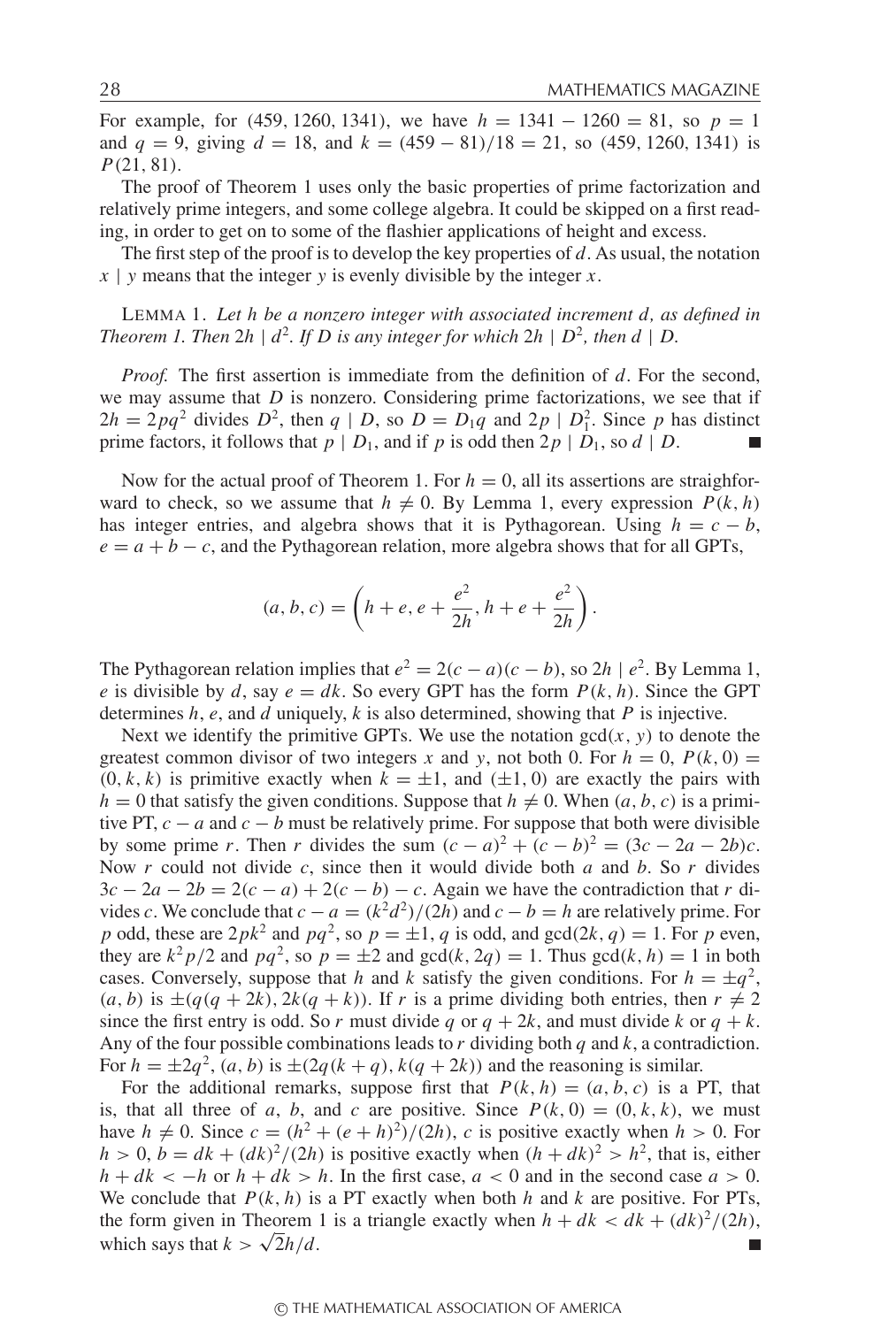We will now list some properties of the height-excess enumeration. Except for the description of the excess as twice the inradius, they are not used in this article, but some might be of interest in other contexts. We will finish this section with some history of the enumeration.

The number *k* equals  $4A/(dP)$ , where *A* is the area  $ab/2$  and *P* is the perimeter  $a + b + c$ . This can be seen using the identity  $eP = 4A$ , which follows from the Pythagorean property. For a right triangle, *e* is twice the inradius, that is, twice the radius of the largest circle that can be inscribed in the triangle. To see this, just draw the radii from the center of this circle to the three points where it meets the sides and use the definition of excess.

When  $h > 0$  and  $k > 0$ , k is the ordinal of  $(a, b, c)$  in the sequence of PTs of height *h*, in order of increasing values of any one of: *a*, *b*, *b*/*a*, *A*, *P*. This illustrates what I like most about the height-excess enumeration: unlike the classical enumeration (which we will discuss later), it brings order to the apparent chaos of nonprimitive triples, and puts them on an equal footing with the overprivileged primitive triples.

For  $h > 0$ , *d* satisfies  $2\sqrt{h} \leq d \leq 2h$ , with the lower bound achieved when  $p = 1$ and the upper bound when  $q = 1$ . Thus, the size of *d* relative to  $2\sqrt{h}$  is a rough measure of how far *h* is from being a perfect square. In fact, the expression  $d^2/(2h)$ that appears in Theorem 1 is exactly  $p/2$ , when p is even, or  $2p$ , when p is odd.

As far as we can determine, the first version of the height-excess enumeration for PTs is due to M. G. Teigan and D. W. Hadwin [**23**]. The parameters used there are  $x = h$ ,  $y = e^2/(2h)$  (which, being  $c - a$ , is the height of  $(b, a, c)$ ), and  $z = e$ . It was noted that (1) *z* is even, and (2)  $2xy = z^2$ , and conversely that any triple of positive integers  $(x, y, z)$  satisfying (1) and (2) determines a PT, which is primitive exactly when  $gcd(x, y) = 1$ . The height-excess enumeration was also found by H. Klostergaard [**16**]. The integer *n* in [**16**] is our *e*/2, and the integer called *d* there is our *h*. Klostergaard observed that *h* divides  $e^2/2$ , and used this to describe an enumeration of all Pythagorean triangles by finding the possible heights associated to each increasing integer value of *e*/2; also, *e*/2 is described as twice the area-perimeter ratio.

More explicit renderings of the height-excess enumeration were given by B. Dawson [7] and M. Wójtowicz [26]. For positive *h*, Dawson's parameterization is  $(r, h)$ where  $r = a/d$  if *h* is even and  $r = a/d - 1/2$  if *h* is odd [7]. This shifts the first coordinate so that  $(0, h)$  corresponds to the GPT of height *h* with the smallest nonnegative value of *a*. Wojtowicz  $[26,$  Theorem 6] gave a formula equivalent to the one in Theorem 1. Also, A. Grytczuk [9] obtained a ring structure (without unit) on the set  $\mathcal{P}_h$ of GPTs of height *h* by transferring the usual structure on the subring  $d\mathbb{Z}$  of  $\mathbb{Z}$  to  $\mathcal{P}_h$  via the bijection sending  $P(k, h)$  to  $e$ , and this was elaborated upon by Wójtowicz [25].

The height-excess enumeration for PTs is implicit as well in an article written by the father-and-son combination of P. W. Wade and W. R. Wade [**24**]. They found the number *d*, developed a recursion formula that produces all PTs of height *h*, and used the classical enumeration to give a full verification that the recursion produces all PTs in the cases  $h = q^2$  and  $h = 2q^2$ . In an article that I wrote with Elizabeth Wade [18], we proved Theorem 1 for the case of PTs, and used it to give a quick verification of the Wade-Wade recursion for all positive *h*. In fact, the recursion gives  $P(k + 1, h)$  in terms of  $P(k, h)$ .

Elizabeth is not related to P. W. and W. R.

**PTs of a given excess** The problem of finding all PPTs and PTs (*a*, *b*, *c*) with *a* equal to a given number has been solved several times in the literature [**1, 4, 14**]. In fact, there is currently a website where one can enter a value of *a* and receive a list of the PTs [**5**]. As an application of Theorem 1, we are going to obtain a similar count of the number of PTs with a given excess. Our result gives the exact counts both of PTs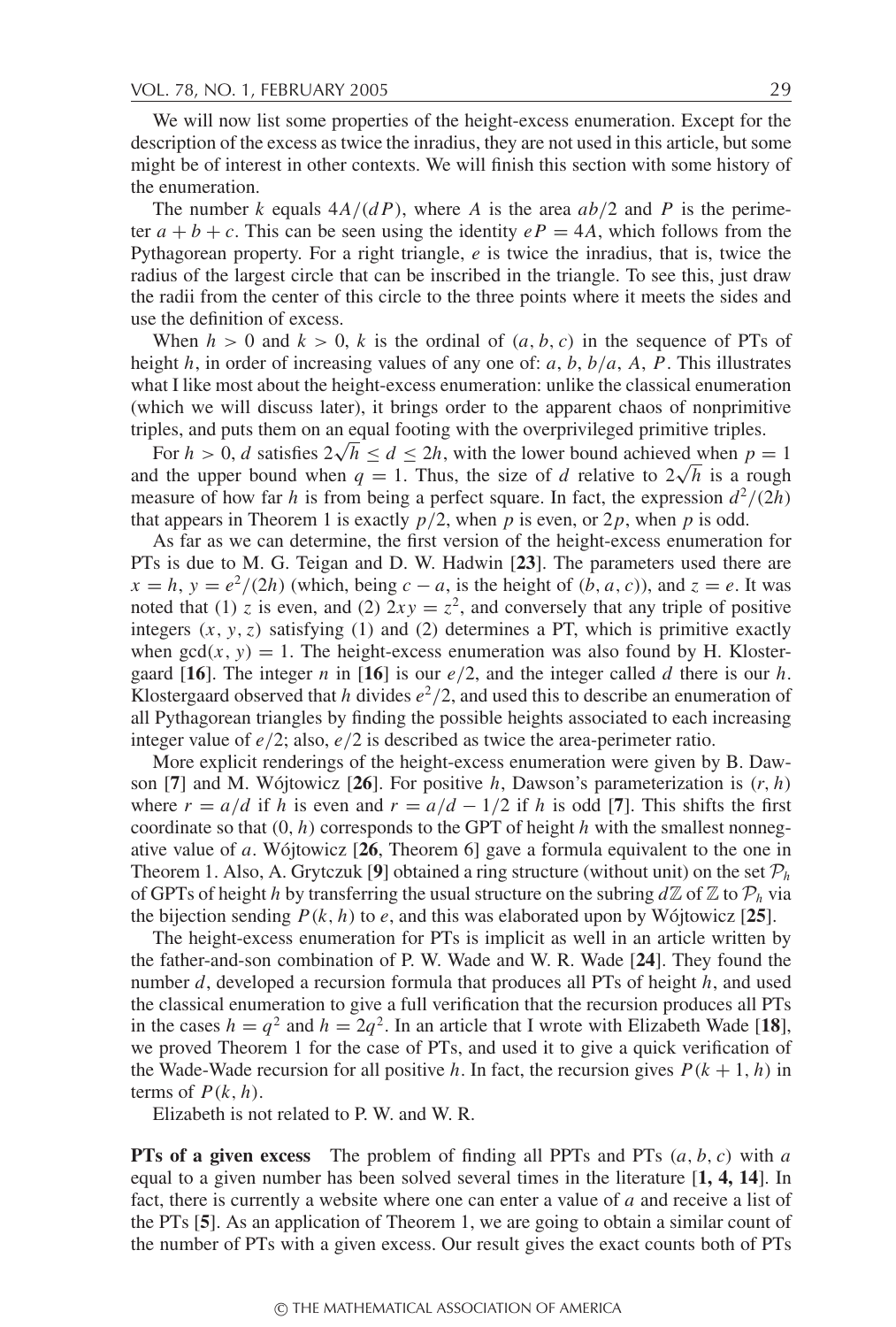and PPTs, and, as we will explain, its proof provides an effective procedure for listing them. We remark that *e* is always even, since (among many possible reasons)  $e = dk$ and *d* is always even.

THEOREM 2. For an even positive integer E, write E as  $2^{\alpha_0}p_1^{\alpha_1}\cdots p_n^{\alpha_n}$  for distinct *odd primes*  $p_i$ *, with all*  $\alpha_i > 0$ . Then the number of PTs of excess E is

$$
2\alpha_0\prod_{i=1}^n(2\alpha_i+1),
$$

*of which exactly* 2*<sup>n</sup>*+<sup>1</sup> *are primitive.*

The PTs in Theorem 2 occur in pairs (*a*, *b*, *c*) and (*b*, *a*, *c*), so to obtain the number of Pythagorean triangles of excess *E* we divide the number of PTs by 2.

*Proof.* We first find the PPTs *P*(*k*, *h*) with excess *E*. By statement 1 of Theorem 1, there are two cases. If  $h = q^2$ , then  $d = 2q$ , *q* is odd, and  $gcd(k, q) = 1$ . Thus we need to factor  $E = 2^{\alpha_0} p_1^{\alpha_1} \cdots p_n^{\alpha_n}$  as 2*qk*. Since *q* and *k* can have no prime factors in common, when *q* has some powers of a prime it must have them all. Thus, the choices for *q* are the  $2^n$  products of the form  $p_{i_1}^{a_{i_1}} \cdots p_{i_r}^{a_{i_r}}$ , where  $i_1 < \cdots < i_r$ . This yields the PPTs  $P(E/2q, q^2)$  with  $d = 2q$  and excess *E*. Similarly, if  $h = 2q^2$ , then again  $d = 2q$ , but  $gcd(k, 2q) = 1$ , so *k* must be odd. In this case there are  $2^n$  choices for *k* and so  $2^n$  PPTs of the form  $P(E/2q, 2q^2)$ . Thus we have a total of  $2^{n+1}$  choices for PPTs of excess *E*.

To include nonprimitive triples, we need to count  $2^{r+1}$  triples for each divisor of  $E$ of the form  $D = 2^{\beta_0} p_{i_1}^{\beta_{i_1}} \cdots p_{i_r}^{\beta_{i_r}}$  (with all exponents positive). These are the PPTs of excess *D*, and multiplied by  $E/D$  they give triples of excess *E*. Each term in the product  $2\alpha_0 \prod_{i=1}^n (2\alpha_i + 1)$  has the form  $2^{r+1}\alpha_0 \alpha_{i_1} \cdots \alpha_{i_r}$ . To obtain a divisor *D* of the form  $2^{\beta_0} p_{i_1}^{\beta_{i_1}} \cdots p_{i_r}^{\beta_{i_r}}$ , one has  $\alpha_0$  choices for  $\beta_0$  and  $\alpha_{i_j}$  choices for each  $\beta_{i_j}$ , giving  $\alpha_0 \alpha_{i_1} \cdots \alpha_{i_r}$  possibilities. Each such choice produces  $2^{r+1}$  triples, so the number of triples arising from the divisors of the form  $D = 2^{\beta_0} p_{i_1}^{\beta_{i_1}} \cdots p_{i_r}^{\beta_{i_r}}$  is exactly  $2^{r+1}\alpha_0\alpha_{i_1}\cdots\alpha_{i_r}$ .

The proof of Theorem 2 gives a procedure to find the PTs or Pythagorean triangles of excess *E*. Take each even divisor *D* of *E*, written as  $D = 2^{\beta_0} p_{i_1}^{\beta_{i_1}} \cdots p_{i_r}^{\beta_{i_r}}$ . For each of the 2<sup>*r*</sup> choices of  $\{j_1, ..., j_k\} \subset \{i_1, ..., i_r\}$ , write  $D = xy$  with  $y = p_{j_1}^{\beta_{j_1}} \cdots p_{j_k}^{\beta_{j_k}}$ . Each such factorization gives two PTs  $\frac{E}{D}P(x/2, y^2)$  and  $\frac{E}{D}P(y, x^2/2)$  of excess *E*. They have the same values of *a* and *b*, but in reverse order. The one with smaller *a* gives the Pythagorean triangle.

For example, for  $E = 36 = 2^2 \cdot 3^2$  there are ten triangles, including two primitives. The procedure finds them to be

$$
(37, 684, 685)
$$
,  $(38, 360, 362)$ ,  $(39, 252, 255)$ ,  $(40, 198, 202)$ ,  $(42, 144, 150)$ ,  $(44, 117, 125)$ ,  $(45, 108, 117)$ ,  $(48, 90, 102)$ ,  $(54, 72, 90)$ , and  $(60, 63, 87)$ .

FIGURE 2 shows these ten triangles, with the two primitive ones, (37, 684, 685) and (44, 117, 125), emphasized. The hypotenuses of these ten triangles do not actually intersect in a single point, as the figure may seem to suggest. In fact, for no three triangles of the same excess (Pythagorean or not, positioned as in FIGURE 2 in the first quadrant with their right angles at the origin) do the hypotenuses intersect in a common point; for as we noted in the previous section, the excess equals the diameter of the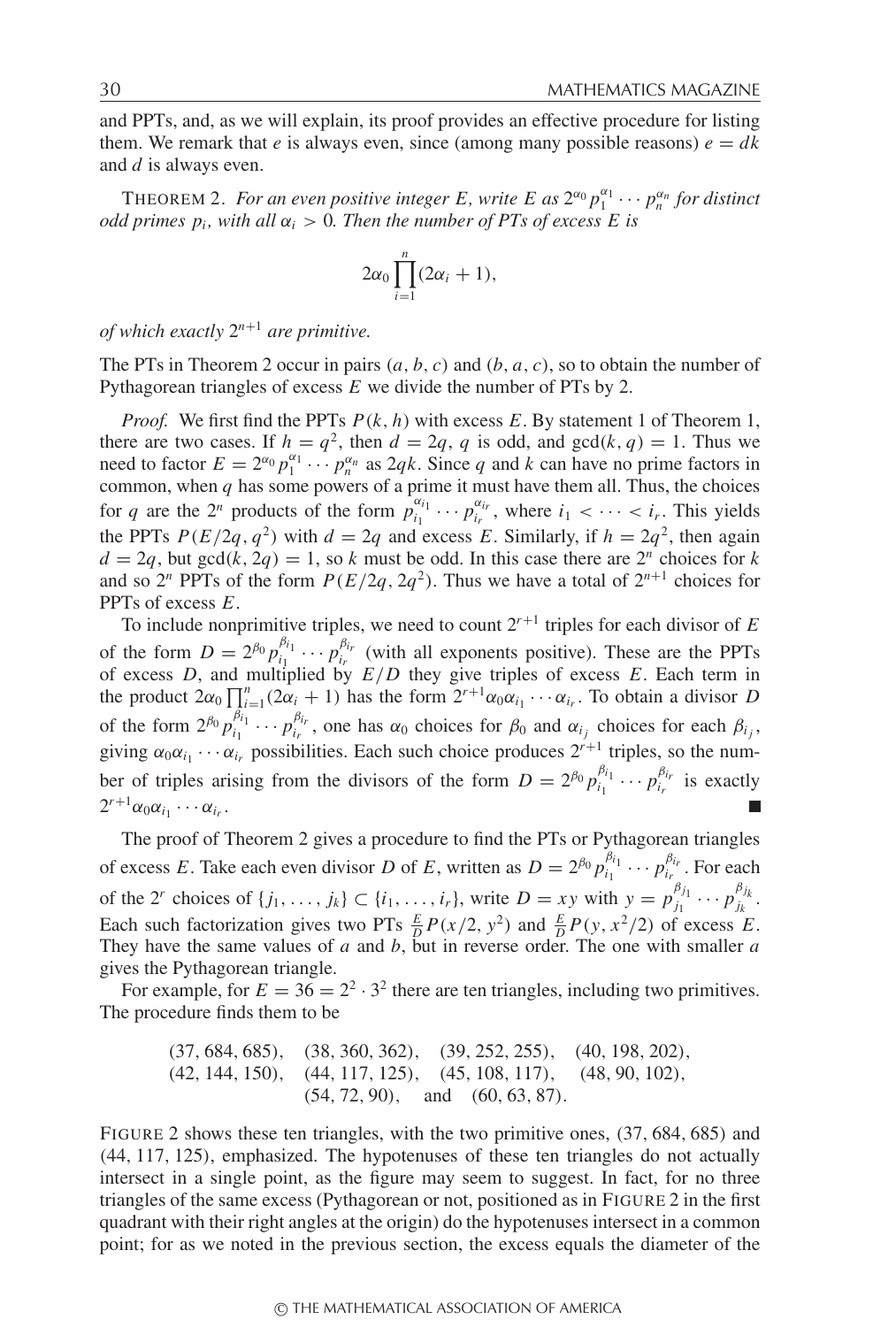incircle, so the hypotenuses of the three triangles  $T_1$ ,  $T_2$ ,  $T_3$  would be tangent to their common incircle at distinct points  $p_1$ ,  $p_2$ , and  $p_3$ . Selecting notation so that  $p_1$ ,  $p_2$ , and  $p_3$  have increasing *x*-coordinate, we see that the intersections of the hypotenuses of  $T_1$  and  $T_2$  and of  $T_2$  and  $T_3$  lie on opposite sides of  $p_2$  in the hypotenuse of  $T_2$ . So there is no common point.



**Figure 2** The ten Pythagorean triangles of excess 36

If we do not restrict to triangles with the same excess, then arbitrarily large numbers of Pythagorean triangles, positioned as in FIGURE 2, may have hypotenuses sharing a common point. For if  $p/q$  is a rational number greater than 1, the triangle with vertices  $(p/q, 0)$ ,  $(0, 0)$ , and  $(0, p/(p-q))$  will have hypotenuse passing through  $(1, 1)$ . The length of its hypotenuse is the square root of  $p^2((p-q)^2+q^2)/(q^2(p-q)^2)$ , which will be rational provided that  $p - q$  and *q* form the first two entries of a PT. Selecting *n* such numbers  $p_1/q_1, \ldots, p_n/q_n$ , then multiplying by the number  $Q =$  $q_1 \cdots q_n (p_1 - q_1) \cdots (p_n - q_n)$  to clear the denominators of the fractions, we obtain *n* Pythagorean triangles whose hypotenuses pass through the point  $(Q, Q)$ . Can this happen with primitive Pythagorean triangles?

**The classical enumeration of primitive PTs** We mentioned that most articles on PTs rely on the *classical enumeration*, which dates to antiquity [**4, 6**]. It appears in almost every text on elementary number theory, and goes like this. For any pair  $(m, n)$  of positive integers with  $m > n$ , the triples  $(m^2 - n^2, 2mn, m^2 + n^2)$  and  $(2mn, m^2 - n^2, m^2 + n^2)$  are Pythagorean and correspond to a single Pythagorean triangle. If *m* and *n* are relatively prime and not both odd, then these PTs are primitive. Conversely, an argument using prime factorization shows that every PPT has one of these two forms, with *m* and *n* relatively prime and not both odd. So, taking these triples for all relatively prime pairs  $(m, n)$  with  $m > n$  and not both odd produces each PPT exactly once, while taking all their integer multiples gives each PT once. As explained in [**4**], there is a slightly nicer *refined classical enumeration.* Start instead with all relatively prime  $(m, n)$  with  $m > n$ , and write  $(m^2 - n^2, 2mn, m^2 + n^2)$  if one of *m* or *n* is even (that is, when *a* is odd), and

$$
\left(\frac{m^2-n^2}{2}, mn, \frac{m^2+n^2}{2}\right)
$$

if *m* and *n* are both odd (when *a* is even). This gives a list of PPTs, with each one appearing exactly once.

For PPTs, the height-excess enumeration gives the following enumeration.

COROLLARY 1. *Let* (*a*, *b*, *c*) *be a PPT.*

- 1. If a is odd, then  $(a, b, c)$  can be expressed uniquely as  $P(k, q^2) = (q^2 + 2qk,$  $2qk + 2k^2$ ,  $q^2 + 2qk + 2k^2$ ) for some  $(k, q)$  with  $gcd(2k, q) = 1$ .
- 2. If a is even, then  $(a, b, c)$  can be expressed uniquely as  $P(k, 2q^2) = (2q^2 + 2qk,$  $2qk + k^2$ ,  $2q^2 + 2qk + k^2$  *for some*  $(k, q)$  *with*  $gcd(k, 2q) = 1$ .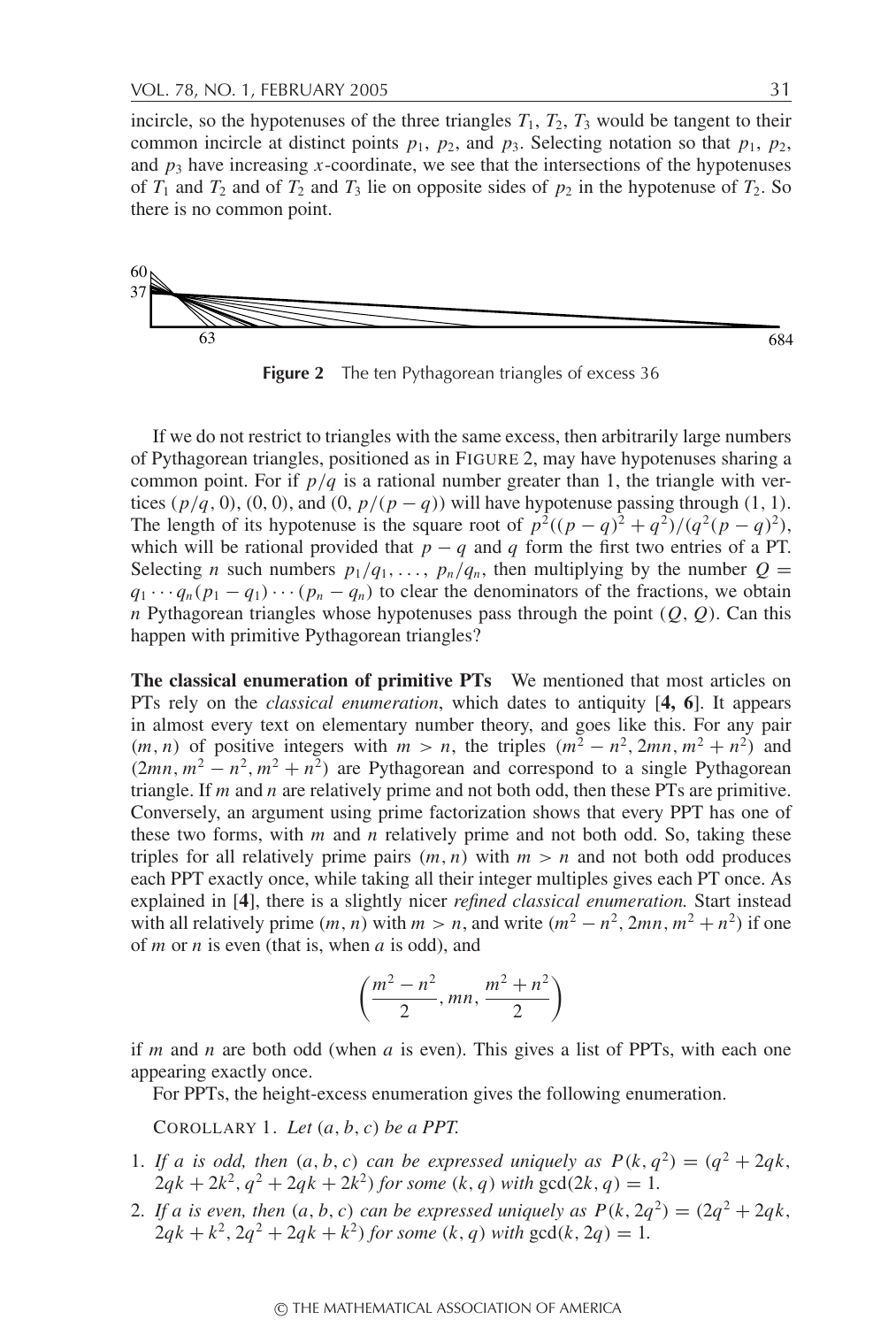*Proof.* From Theorem 1, the  $P(k, q^2)$  with  $gcd(2k, q) = 1$  are exactly the PPTs with *a* odd, while the  $P(k, 2q^2)$  with  $gcd(k, 2q) = 1$  are exactly those with *a* even.

How are the refined classical *m*-*n* coordinates related to the *k*-*q* coordinates coming from Corollary 1? Starting from (*m*, *n*), we can use the recipe for finding (*k*, *h*) from  $(a, b, c)$  to find that  $(k, h) = (n, (m - n)^2)$  when one of *m* or *n* is even, and  $(k, h) =$  $(n, (m - n)^2/2)$  when both are odd. So,  $k = n$  in either case, and (using the fact that  $m > n$ ) we have  $q = m - n$  when one of *m* or *n* is even, and  $q = (m - n)/2$  when both are odd. Suppose, on the other hand, that we start from  $(k, q)$ . Then  $q = m - n$  and  $(m, n) = (k + q, k)$  when *a* is odd, while  $q = (m - n)/2$  and  $(m, n) = (k + 2q, k)$ when *a* is even.

Corollary 1 is similar to the reparameterization of the classical enumeration obtained in [6] by putting  $m = i + j$  and  $n = i$ .

# The Barning tree

A very different approach to enumerating the PPTs appears in works of a number of authors [**3, 10, 11, 13, 15, 17, 21**]. We believe that the original version is due to F. J. M. Barning [**3**]. He considered the set of PPTs with *a* even, regarding them as column vectors. In  $(a, b, c)$  coordinates, the statement is quite striking:

THEOREM 3. *Consider the following transformations, each having determinant* 1:

$$
A_1 = \begin{pmatrix} -1 & 2 & 2 \\ -2 & 1 & 2 \\ -2 & 2 & 3 \end{pmatrix}, \quad A_2 = \begin{pmatrix} 1 & 2 & 2 \\ 2 & 1 & 2 \\ 2 & 2 & 3 \end{pmatrix}, \quad A_3 = \begin{pmatrix} 1 & -2 & 2 \\ 2 & -1 & 2 \\ 2 & -2 & 3 \end{pmatrix}.
$$

*Every PPT* (*a*, *b*, *c*) *with a even can be obtained in exactly one way starting from* (4, 3, 5) *and applying a sequence of the transformations Ai .*

In terms of *structure* on the set of PPTs, this can be interpreted as saying that the PPTs with even *a* form the vertices of a directed tree with three edges leaving each vertex, and one entering every vertex except  $(4, 3, 5)$ , in such a way that multiplication of a PPT by an  $A_i$  sends it to one of the three vertices to which it leads in the tree. Because of this interpretation, we call this enumeration the *Barning tree.* The PPTs with odd *a* have a corresponding structure, as we will see near the end of this section.



**Figure 3** A portion of the Barning tree, viewed in  $k-q$  coordinates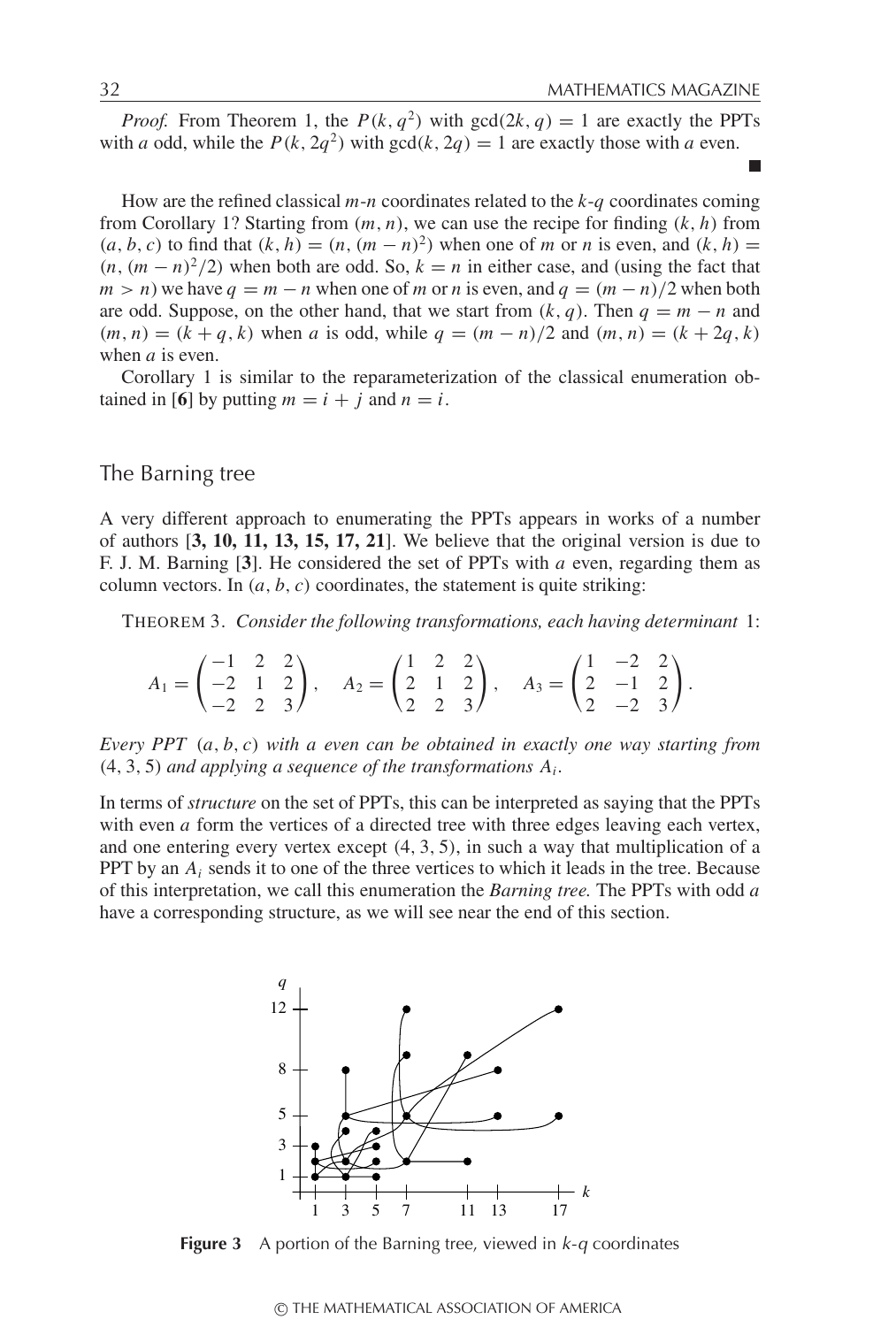Our proof of Barning's theorem uses the *k*-*q* coordinates on PPTs given in part 2 of Corollary 1 (we have not been able to obtain a copy of Barning's article, but our proof is surely just a recasting of the original).

FIGURE 3 shows a portion of the Barning tree in *k*-*q* coordinates. The vertices are some of the  $(k, q)$  pairs that correspond to PPTs, and the edges connect each vertex to the three PPTs obtained from it by multiplying by one of the three matrices. Notice that each vertex and its three offspring form a rectangle. The proof uses a clever process for starting at any vertex and descending through the tree down to the vertex  $(1, 1)$ , which is the PT (4, 3, 5) in *k*-*q* coordinates. We call this process the *Barning descent.*

*Proof of Theorem 3.* For positive *k* and *q* with  $gcd(k, 2q) = 1$ , write  $T(k, q)$  to denote the PPT  $P(k, 2q^2) = (2q^2 + 2qk, 2qk + k^2, 2q^2 + 2qk + k^2)$  (when necessary in calculations, assume that  $T(k, q)$  is a column vector rather than a row vector). In particular,  $T(1, 1) = (4, 3, 5)$ . Corollary 1 shows that these are exactly the PPTs with *a* even. We calculate

$$
A_2 T(k,q) = \begin{pmatrix} 6q^2 + 10qk + 4k^2 \\ 8q^2 + 10qk + 3k^2 \\ 10q^2 + 14qk + 5k^2 \end{pmatrix}.
$$

Calling this vector  $(A, B, C)$ , we use our usual recipe to write it as  $T(K, Q)$  by computing that  $H = C - B = 2(q + k)^2$ , so  $Q = q + k$ ,  $D = 2(q + k)$ , and  $K =$  $(A - H)/D = (4q^2 + 6qk + 2k^2)/2(q + k) = k + 2q$ . Carrying out similar calculations for  $A_1$  and  $A_3$ , we find:

$$
A_1 T(k, q) = T(k, q + k),
$$
  
\n
$$
A_2 T(k, q) = T(k + 2q, k + q),
$$
  
\n
$$
A_3 T(k, q) = T(k + 2q, q).
$$

Notice that when we write  $A_i T(k, q)$  as  $T(K, Q)$ , we have  $K < Q$  in the first case,  $Q < K < 2Q$  in the second, and  $2Q < K$  in the third.

In  $k-q$  coordinates, the matrices of  $A_1$ ,  $A_2$ , and  $A_3$  are

$$
\begin{pmatrix} 1 & 0 \\ 1 & 1 \end{pmatrix}, \quad \begin{pmatrix} 1 & 2 \\ 1 & 1 \end{pmatrix}, \quad \text{and} \quad \begin{pmatrix} 1 & 2 \\ 0 & 1 \end{pmatrix}.
$$

Inverting these matrices, and, as before, denoting  $A_i T(k, q)$  by  $T(K, Q)$ , we find that:

$$
A_1^{-1}T(K, Q) = T(K, Q - K),
$$
  
\n
$$
A_2^{-1}T(K, Q) = T(2Q - K, K - Q),
$$
  
\n
$$
A_3^{-1}T(K, Q) = T(K - 2Q, Q).
$$

These three cases are illustrated in FIGURE 4, where  $P_i$  denotes  $A_i^{-1}T(K, Q)$ .



**Figure 4** The three cases in the Barning descent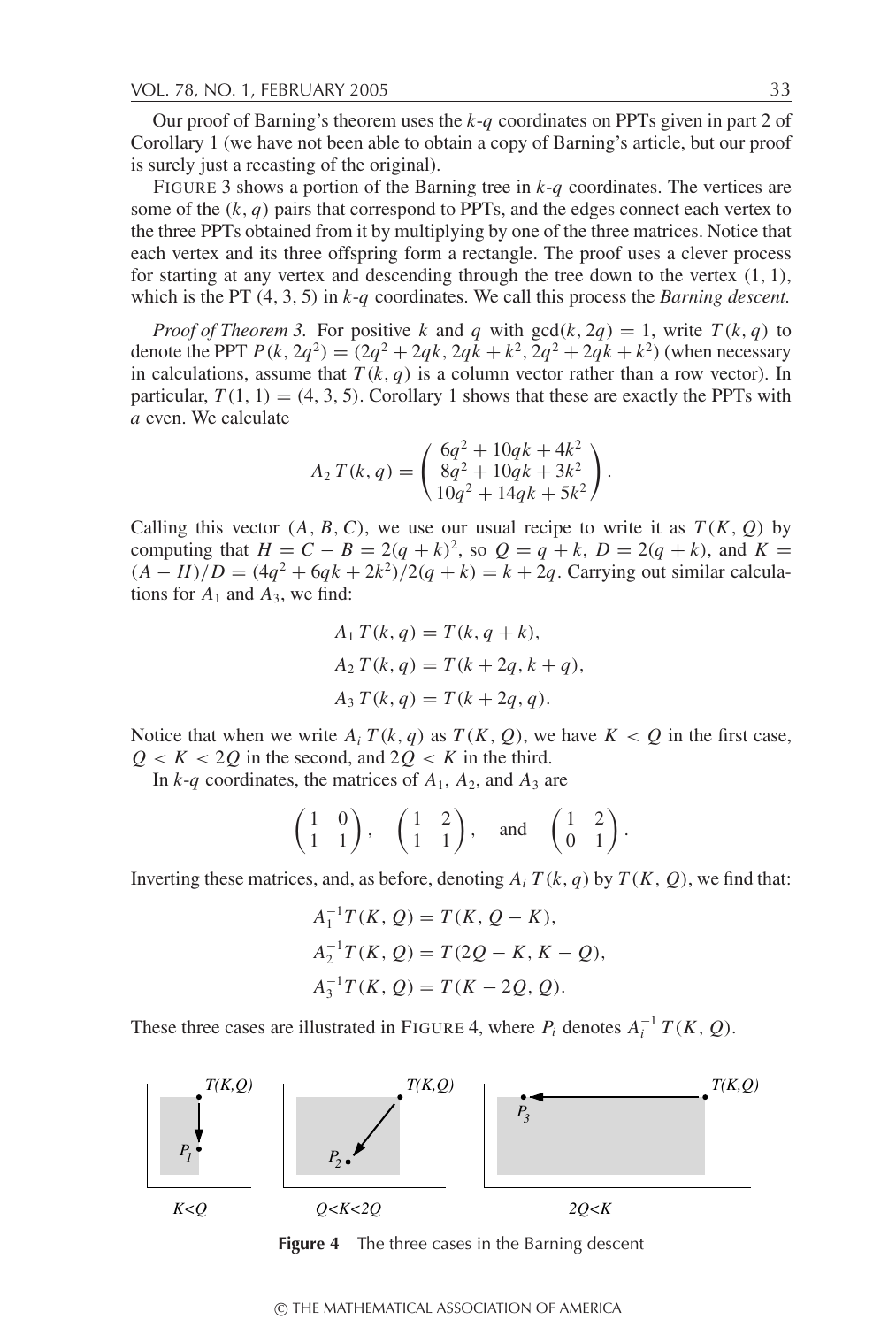We are now set up for the Barning descent. Given any  $T(K, Q)$  with  $K > 1$  or  $Q > 1$ , the condition that  $gcd(K, 2Q) = 1$  shows that either  $K < Q$ ,  $Q < K < 2Q$ , or 2 $Q < K$ . Applying  $A_1^{-1}$ ,  $A_2^{-1}$ , or  $A_3^{-1}$  in the respective cases produces a  $T(k, q)$ with  $k + q < K + Q$ . Repeating with this new PPT, we find a composition  $A_{i_n}^{-1} \cdots A_{i_1}^{-1}$ sending  $\overline{T}(K, Q)$  to  $\overline{T}(1, 1)$ . The composition  $A_{i_1} \cdots A_{i_n}$  moves  $\overline{T}(1, 1)$  to  $\overline{T}(K, Q)$ . This is the only possible such composition, for any other one would lead to a case where  $A_i T(k', q') = A_j T(k'', q'')$  with  $i \neq j$ , but this resulting element  $T(K', Q')$ would have to satisfy two of the mutually exclusive conditions  $K' < Q'$ ,  $Q' < K' < 2Q'$ , and  $2Q' < K'$ .

The Barning tree for the PPTs with *a* odd is essentially the same as the version for *a* even, but we need not repeat the entire argument. Notice that for the matrix

$$
M = \begin{pmatrix} 0 & 1 & 0 \\ 1 & 0 & 0 \\ 0 & 0 & 1 \end{pmatrix},
$$

one has (as usual thinking of  $(a, b, c)$  as a column vector) that  $M(a, b, c) = (b, a, c)$ . Since in a PPT, exactly one of *a* or *b* is even, multiplication by *M* converts the PPTs with *a* odd into the PPTs with *a* even, and converts the even ones back into odds. So, the exact statement of Theorem 3 holds after replacing each  $A_i$  by  $MA_iM$  and replacing  $(4, 3, 5)$  by  $(3, 4, 5)$ .

Two articles by L. Palmer, M. Ahuja, and M. Tikoo [**19, 20**] contain some additional information about the form of a matrix *A* that preserves the set of PTs.

### Operations on PTs

In the remainder of this article, we will be examining algebraic operations on sets of GPTs. There are many meaningless operations—for example, we could just make a list of all the GPTs in some random order, associate the *n*th GPT to the natural number *n*, and "add" the PTs according to the way that their associated numbers add. An operation is meaningful only when it reflects geometric or algebraic information about the GPTs.

When developing algebraic structures, one often uses a procedure called *projectivization.* This is actually a familiar process from everyday arithmetic. Start with the set of ordered pairs of positive integers  $(m, n)$ . Let us write this pair as  $m/n$ , and consider the simple operation defined by  $m_1/n_1 * m_2/n_2 = m_1m_2/n_1n_2$ . This makes the set into a *semigroup,* that is, a set with an associative operation. In this case, the operation has an identity element, since  $1/\sqrt{1 + m/n} = m/\sqrt{n}$ , so the semigroup is called a *monoid.* But it fails to be a *group,* since some elements (in fact, all elements other than  $1/\!\!/ 1$  do not have inverses. Now, we projectivize by declaring that  $m/\!\!/ n$ and  $r/s$  are equivalent if they have integer multiples that are equal (that is, if there are positive integers *t* and *u* so that  $tm/tr = ur/urs)$ . We write  $m/n$  for the set of pairs equivalent to  $m/n$ . For example,  $3/6 = \{1/2, 2/4, 3/6, 4/8, ...\} = 1/2$ . The equivalence relation has the property that if  $m_1/n_1 = m_2/n_2$  and  $r_1/s_1 = r_2/s_2$ , then  $m_1r_1/n_1s_1 = m_2r_2/n_2s_2$ , so the star operation induces a multiplication operation on the equivalence classes defined by  $m/n$   $*$   $r/s$  =  $mr/ns$ . This operation still has an identity element,  $1/1$ , but now every element has an inverse, since  $a/b * b/a = ab/ba = 1/1$ . The equivalence classes form the group  $\mathbb{Q}_{>0}$  of positive rational numbers. One can think of this process as erasing a lot of inessential structure on the fractions—the structure that makes  $2/\sqrt{4}$  different from  $3/\sqrt{6}$ —and after eliminating this unnecessary structure, the higher-level algebraic structure of a group can exist on the set  $\mathbb{Q}_{>0}$  of equivalence classes.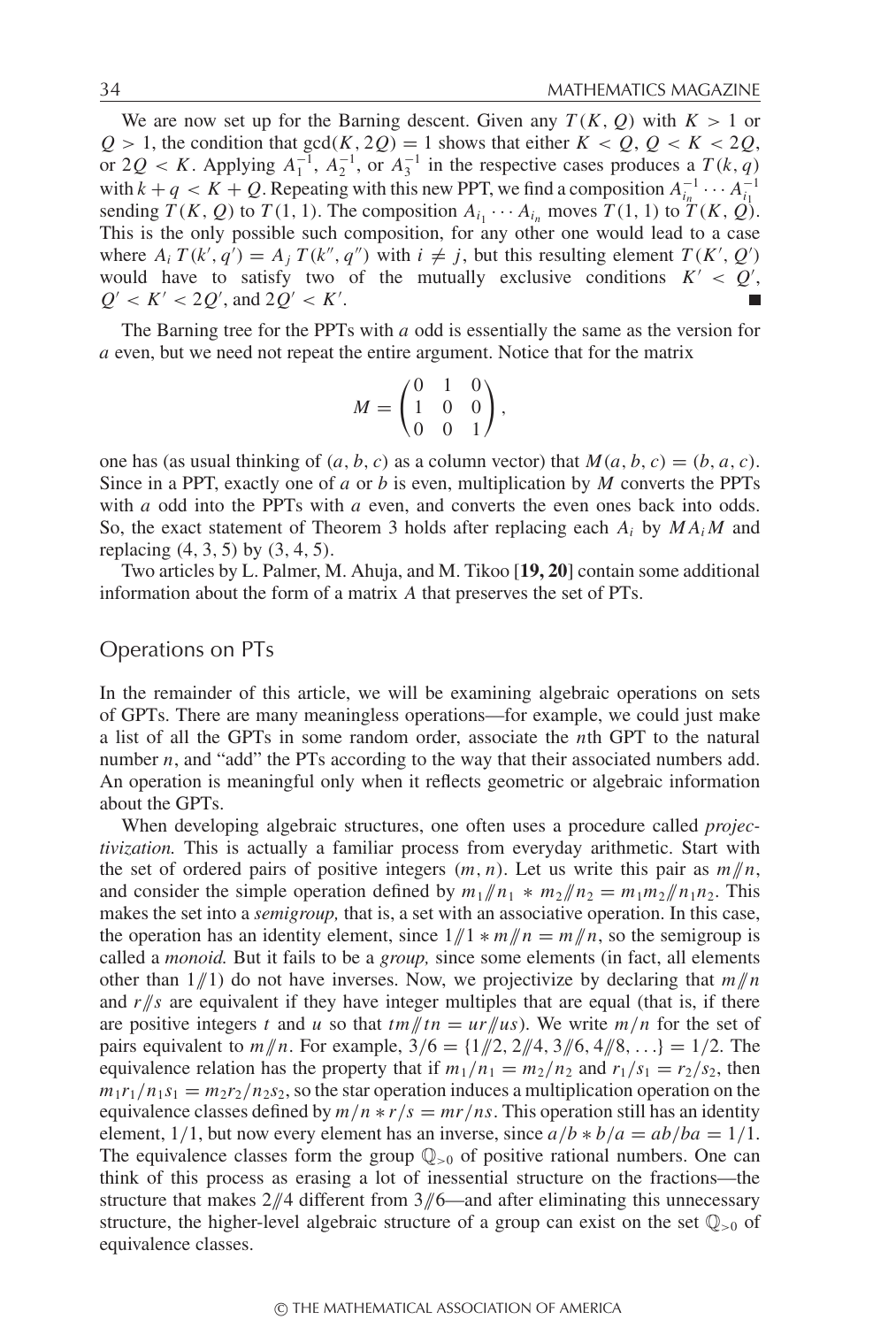For the rational numbers, each equivalence class *m*/*n* contains exactly one fraction in lowest terms, and two fractions are equivalent exactly when they are both multiples of the same fraction in lowest terms. In everyday life, we often identify a rational number with the unique fraction in lowest terms that it contains, as when we write  $(2/3)(9/4) = 3/2$ . What we are really doing is multiplying the fractions  $2/\sqrt{3}$  and  $9/\sqrt{4}$ to obtain 18//12, then writing the equivalence class 18/12 as 3/2.

Another way to think of this equivalence relation is that the underlying meaning of a fraction is a *ratio,* and 1//2 and 2//4 just represent the same ratio by different sizes of numbers. In the same way, we can think of the PTs  $(3, 4, 5)$  and  $(6, 8, 10)$  as the same *shape* (similarity class) of right triangles, just being represented by different sizes of triangles. The PPT  $(3, 4, 5)$  is the triple in "lowest terms" that represents this shape (just as 1/2 is the "primitive" fraction that represents its ratio).

Using the analogous projectivization process on PTs, complex multiplication has been used to construct a well-known operation on the set of PPTs (together with (1, 0, 1)) [**8, 22**]. We call it the Taussky-Eckert operation. One treats the first two entries of  $(a, b, c)$  as  $a + bi$  and mimics complex multiplication. If the product lies in the second quadrant, multiply by  $-i$  to move it into the first quadrant. In formulas,  $(a_1, b_1, c_1) \otimes (a_2, b_2, c_2)$  equals  $(a_1a_2 - b_1b_2, a_1b_2 + a_2b_1, c_1c_2)$  if  $a_1a_2 - b_1b_2 > 0$ , and equals  $(a_1b_2 + a_2b_1, b_1b_2 - a_1a_2, c_1c_2)$  if  $a_1a_2 - b_1b_2 \le 0$ . This defines an operation on the set of PTs, plus the GPTs of the form  $(n, 0, n)$  with  $n > 0$ . The operation is meaningful because it is *multiplicative with respect to the c-coordinate.*

The  $\otimes$  operation has an identity element  $(1, 0, 1)$ , but elements other than  $(1, 0, 1)$ do not have inverses, and a product of two PPTs need not be primitive. Again we save the day by declaring that two of these GPTs are equivalent when they have integer multiples that are equal. The operation respects the equivalence relation, so there is an induced operation on the equivalence classes. Also, each equivalence class contains exactly one primitive triple, so the equivalence classes can be identified with the PPTs (along with  $(1, 0, 1)$ ). At the level of PPTs, this means carrying out the operation, then dividing out by the greatest common divisor to obtain a new PPT. For the equivalence classes,  $(b, a, c)$  is the inverse of  $(a, b, c)$ , because  $(a, b, c) \otimes (b, a, c)$  $(a^{2} + b^{2}, 0, c^{2})$ , which is equivalent to  $(1, 0, 1)$ . So just as with fractions and rational numbers, the equivalence classes have the higher-level algebraic structure of a group. Eckert [**8**] showed that with this operation, the PTs form a free abelian group generated by the triples  $(a, b, p)$  with  $a > b$  and p a prime of the form  $4n + 1$  (Hlawka [12] gives a discussion of this and other more advanced topics on PTs).

# The Beauregard-Suryanarayan group

R. Beauregard and E. Suryanarayan [**4**] studied the operation on the set of GPTs defined by  $(a_1, b_1, c_1) * (a_2, b_2, c_2) = (a_1a_2, b_1c_2 + b_2c_1, b_1b_2 + c_1c_2)$ . This operation is meaningful because it is multiplicative for *a*. By projectivizing, they obtained a group structure on the set of primitive GPTs with  $a > 0$  and  $c > 0$ , and identified the resulting group with the group  $\mathbb{Q}_{>0}$  of positive rational numbers.

We are going to analyze the Beauregard-Suryanarayan operation using *a*-*h* coordinates. That is, we write a GPT (with  $h \neq 0$ ) as [a, h], where a is the a from  $(a, b, c)$ and  $h$  is the height. We will see that, in these coordinates, the operation behaves as coordinatewise multiplication  $[a_1, h_1] * [a_2, h_2] = [a_1 a_2, h_1 h_2]$ . This allows a simplified treatment of the theory developed in [**4**]. The projectivized object obtained from the set of all GPTs with *h*  $\neq$  0 is naturally identified with the monoid {1, −1} ×  $\mathbb{Q}$ , the Beauregard-Suryanarayan group being the subset identified with  $\{1\} \times \mathbb{Q}_{>0}$ . The PPTs correspond to the semigroup  $\{1\} \times \mathbb{Q}_{>1}$ .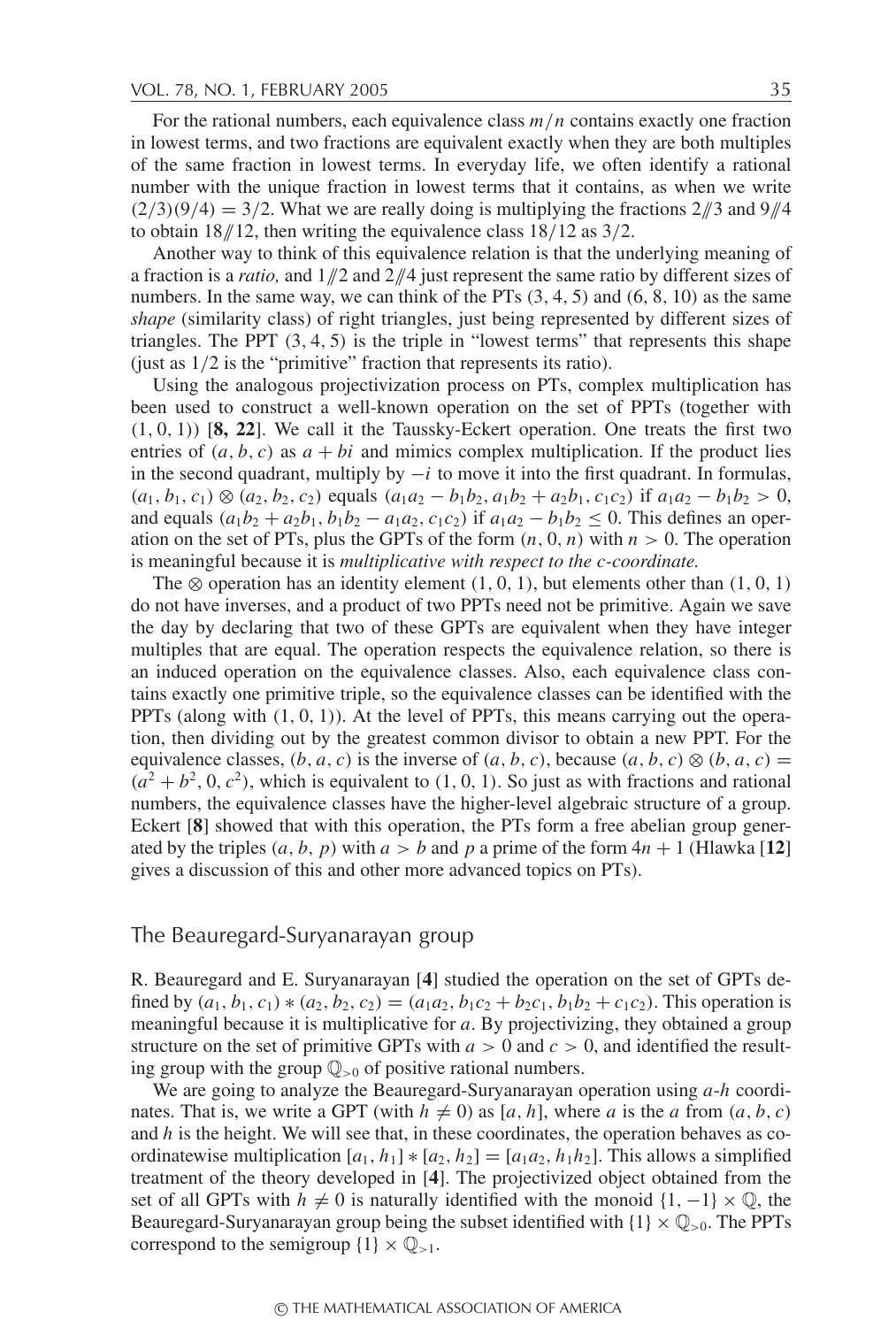To get started, observe that the Pythagorean identity implies that for any GPT with  $h \neq 0$ ,

$$
(a, b, c) = \left(a, \frac{a^2 - h^2}{2h}, \frac{a^2 + h^2}{2h}\right).
$$

Thus, *a* and *h* determine a GPT, provided of course that *a* has the form  $a = h + kd$ . We denote this GPT by [*a*, *h*], and call these the *a-h coordinates* of the GPT. It is a PT exactly when  $a > h > 0$ , since this is exactly when both *h* and *k* are positive. Some interesting examples of GPTs in *a*-*h* coordinates are:

- 1. [1, 1] =  $(1, 0, 1)$ ,  $[1, -1] = (1, 0, -1)$ ,  $[-1, 1] = (-1, 0, 1)$ , and  $[-1, -1] =$  $(-1, 0, -1)$ .
- 2.  $[3, 1] = (3, 4, 5)$  and  $[4, 2] = (4, 3, 5)$ , while  $[2, 1]$  does not represent a GPT since for  $h = 1$  we have  $d = 2$ .
- 3. For *q* odd,  $[q, 1] = (q, (q^2 1)/2, (q^2 + 1)/2)$ .
- 4. For *q* odd,  $[q, q^2] = (q, (1 q^2)/2, (q^2 + 1)/2).$
- 5. For  $s > 1$ ,  $[2^s, 2] = (2^s, 2^{2s-2} 1, 2^{2s-2} + 1)$ .
- 6. For  $s > 1$ ,  $[2^s, 2^{2s-1}] = (2^s, 1 2^{2s-2}, 2^{2s-2} + 1)$ .

The result of the Beauregard-Suryanarayn operation,

$$
(a_1, b_1, c_1) * (a_2, b_2, c_2) = (a_1a_2, b_1c_2 + b_2c_1, b_1b_2 + c_1c_2),
$$

has height

$$
b_1b_2 + c_1c_2 - (b_1c_2 + b_2c_1) = (c_1 - b_1)(c_2 - b_2),
$$

so written in *a*-*h* coordinates, the operation takes the form

$$
[a_1, h_1] * [a_2, h_2] = [a_1 a_2, h_1 h_2],
$$

as claimed.

Let D denote the set of GPTs with  $h \neq 0$ . If  $[a, h] = (a, b, c)$  is a GPT and *n* is a nonzero integer, then  $n[a, h] = (na, nb, nc) = [na, nh]$ . So just as for the Taussky-Eckert operation, we can projectivize  $D$  by declaring that two GPTs are equivalent if they have positive integer multiples that are equal. For example, the equivalence class of  $(4, 3, 5)$  is  $\{[4, 2], [8, 4], [12, 6], \ldots\}$ . Each equivalence class contains one primitive GPT, so the resulting set of equivalence classes  $\mathcal G$  can be identified with the set of primitive GPTs of nonzero height. The main result is:

THEOREM 4. *Define*  $\phi: \mathcal{G} \to \{1, -1\} \times \mathbb{Q}$  *by sending* [*a*, *h*] *to* ( $\sigma$ (*h*), *a*/*h*)*, where*  $\sigma(h) = 1$  *if h is positive and is*  $-1$  *if h is negative. Then*  $\phi$  *is an isomorphism.* 

*Proof.* If  $n_1[a_1, h_1] = n_2[a_2, h_2]$ , then  $\phi([a_1, h_1]) = (\sigma(n_1h_1), n_1a_1/(n_1h_1)) =$  $(\sigma(n_2h_2), n_2a_2/(n_2h_2)) = \phi([a_2, h_2])$ , so  $\phi$  is well-defined on equivalence classes. The homomorphism condition  $\phi([a_1, h_1] * [a_2, h_2]) = \phi([a_1 a_2, h_1 h_2])$  is also immediate. For surjectivity, it is enough to note that  $\phi(\pm[1, 1]) = (\pm 1, 1), \phi(\pm[1, -1]) =$  $(\pm 1, -1), \phi([0, 1]) = (1, 0), \phi([4, 2]) = (1, 2), \phi([2, 4]) = (1, 1/2),$  and for *q* an odd prime,  $\phi([q, 1]) = (1, q)$  and  $\phi([q, q^2]) = (1, 1/q)$ , since products of these elements produce all elements of  $\{1, -1\} \times \mathbb{Q}$ . For injectivity, suppose that  $\phi([a_1, h_1]) =$  $\phi([a_2, h_2])$ . Then  $h_1$  and  $h_2$  have the same sign, so replacing both  $[a_i, h_i]$  by  $[-a_i, -h_i]$ , if necessary, we may assume that both  $h_1$  and  $h_2$  are positive. Since

$$
\frac{1}{h}[a,h] = \left(\frac{a}{h}, \frac{(a/h)^2 - 1}{2}, \frac{(a/h)^2 + 1}{2}\right),\,
$$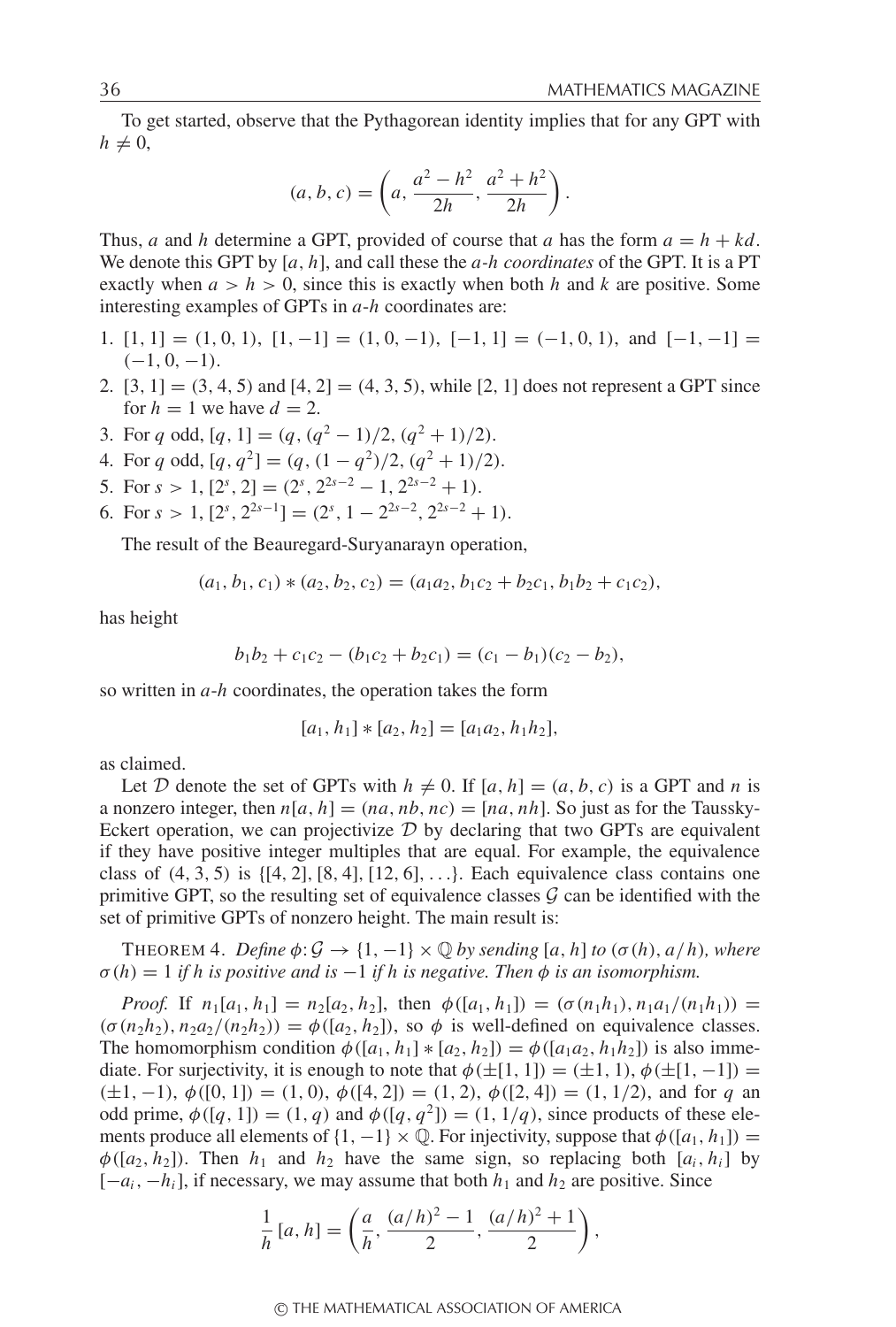we have  $h_2[a_1, h_1] = h_1[a_2, h_2]$ . That is,  $[a_1, h_1]$  and  $[a_2, h_2]$  are projectively equivalent, so they represent the same element of  $\mathcal{G}$ .  $\Box$ 

Since  $\mathbb{O}_{\geq 0}$  is the free abelian group on the set of primes, this shows that the projectivization of the submonoid consisting of all [*a*, *h*] with  $a > 0$  and  $h > 0$  (that is, the  $(a, b, c)$  with  $a > 0$  and  $c > 0$ ) is an abelian group that is free on the set {[4, 2]} ∪ { [*p*, 1] | *p* is an odd prime}. This is the Beauregard-Suryanarayan group. It has an elegant geometric interpretation, which is explained in [**4**]. Finally, from the formula for  $(a, b, c)$  in terms of *a* and *h*, we observe that  $[a, h]$  is a PT exactly when  $a > 0$ ,  $h > 0$ , and  $a > h$ , so the PPTs correspond to the semigroup  $\{1\} \times \mathbb{Q}_{>1}$ .

#### The Beauregard-Suryanarayan monoid

To obtain the Beauregard-Suryanarayan group, we projectivized the Beauregard-Suryanarayan monoid, thereby erasing the structure that was preventing it from being a group. In fact, that lost structure is rather interesting, so we will now backtrack and analyze the Beauregard-Suryanarayan monoid itself. This is a good example of how a complicated algebraic object can be understood by studying it "at each prime."

Recall that the Beauregard-Suryanarayan monoid  $D$  was the set of all GPTs  $[a, h]$ with  $h \neq 0$ , with the operation  $[a_1, h_1] * [a_2, h_2] = [a_1 a_2, h_1 h_2]$ . We emphasize that the operation is commutative, and remind the reader that a semigroup is a set with an associative operation, while a monoid is a semigroup with an identity element.

The structure we will find involves a direct sum of monoids. The books that I have checked either do not define a direct sum of monoids, or define it in a very abstract setting using the language of categories. Here is a straightforward definition for the countable commutative monoids that we will be using. Suppose you have monoid *S* and a (finite or infinite) collection of submonoids  $S_1, S_2, \ldots$  of *S* (a submonoid is a subset of *S* that contains the identity element of *S* and itself forms a monoid under the operation of *S*). When we say that *S* is the direct sum  $\bigoplus S_n = S_1 \oplus S_2 \oplus \cdots$  of these submonoids, we will mean that every nonidentity element of *S* can be written in a unique way (up to order of the factors) as a product of nonidentity elements from finitely many of the different submonoids. A good example to keep in mind is the counting numbers  $S =$  $\{1, 2, \ldots\}$ , with the operation of multiplication. Let  $P$  denote the set of prime numbers, and for each  $p \in \mathcal{P}$ , let  $S_p$  be the submonoid  $\{1, p, p^2, p^3, \ldots\}$  of *S*. The fact that each counting number factors uniquely into a product of prime factors says exactly that  $S = \bigoplus_{p \in \mathcal{P}} S_p = S_2 \oplus S_3 \oplus S_5 \oplus \cdots$ 

We begin by determining how to identify the primitive GPTs from their *a*-*h* coordinates.

PROPOSITION 1. *For*  $h \neq 0$ *, [a, h] is primitive exactly when either* 

1. *a is odd and*  $h = \pm q^2$  *with q odd and*  $gcd(a, h) = q$ , *or* 

2. *a* is even and  $h = \pm 2q^2$  with  $gcd(a, h) = 2q$ .

*Proof.* Since  $[a, h] = -[-a, -h]$ , we may assume that  $h > 0$ . Suppose that [*a*, *h*] is primitive. If  $h = q^2$ , then according to Corollary 1,  $a = q(q + 2k)$  with  $gcd(2k, q) = 1$ , so  $gcd(a, h) = q$ . If  $h = 2q^2$ , then  $a = 2q(q + k)$  with  $gcd(2q, k) =$ 1, so  $gcd(a, h) = 2q$ .

Conversely, suppose that  $[a, h]$  is not primitive. If *h* is not of the form  $q<sup>2</sup>$  with *q* odd or  $2q^2$ , then neither condition holds. Suppose that  $h = q^2$ . Since the triple is not primitive, statement 1 of Theorem 1 shows that *k* and *h* are divisible by an odd prime *p*. Since  $a = q(q + 2k)$ , *pq* divides both *a* and *h*. This shows that  $gcd(a, h)$ must be greater than *q*. The case of  $h = 2q^2$  is similar.  $\Box$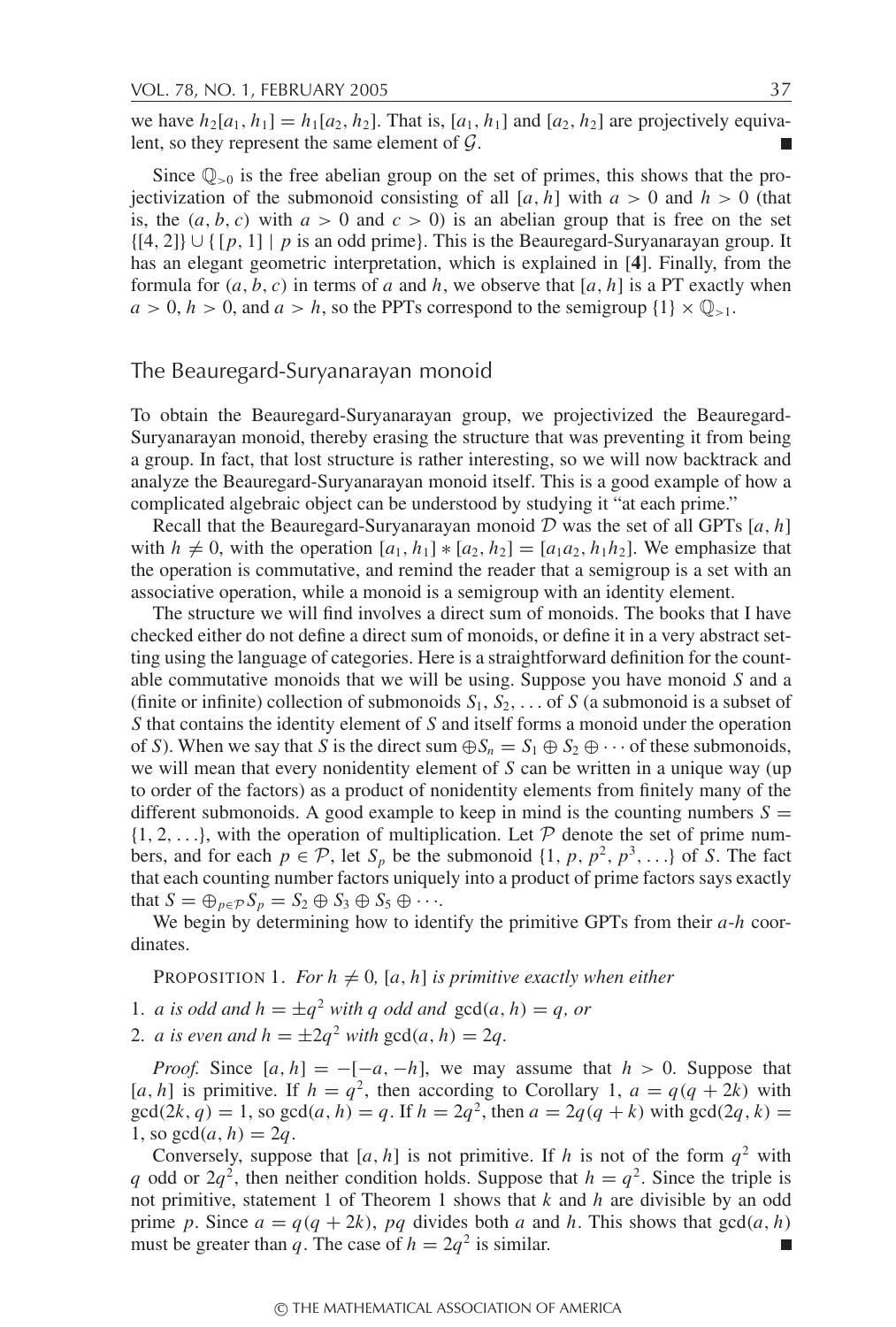Recall that if  $[a, h]$  is a GPT and *n* is a nonzero integer, then  $n[a, h] = [na, nh]$ . Consequently, if a product of PTs is primitive, each factor must be primitive (although a product of PPTs need not be primitive, for example  $(4, 3, 5) * (4, 3, 5) =$ 2(8, 15, 17)). Beauregard and Suryanarayan [**4**] proved the following unique factorization theorem for the monoid D.

THEOREM 5. Let  $[a, h] \in \mathcal{D}$  be primitive. Write a as  $\pm 2^r p_1^{r_1} \cdots p_m^{r_m} q_1^{s_1} \cdots q_n^{s_n}$ *where r*  $\geq$  0*, all r<sub>i</sub> and s<sub>j</sub> are positive, and* { $p_1, \ldots, p_m, q_1, \ldots, q_n$ } *are distinct odd primes, with the qj being the odd prime factors of a that are also factors of h. Then*  $[a, h]$  *factors uniquely as*  $S_0 * P_0 * (\prod_{i=1}^m [p_i, 1]^{r_i}) * (\prod_{j=1}^n [q_j, q_j^2]^{s_j})$ *, where*  $S_0$  *is one of the four GPTs*  $[\pm 1, \pm 1]$ *, and* 

(i)  $P_0 = [1, 1]$  *if h is odd,* 

(ii)  $P_0 = [2^r, 2]$  *if*  $h \equiv 2 \mod 4$ *, and* 

(iii)  $P_0 = [2^r, 2^{2r-1}]$  *if*  $h \equiv 0 \mod 4$ .

*In the latter two cases,*  $r > 2$ *.* 

We will now use *a*-*h* coordinates to give a proof of this result. Our proof will not use Theorem 4. While Theorem 5 can be deduced as a corollary of Theorem 4, this does not seem to shorten the proof if one wants the precise information about how the form of *P*<sup>0</sup> depends on *h*. Theorem 4 can be deduced from Theorem 5 [**4**].

*Proof.* Factoring out *S*<sup>0</sup> allows us to assume that both *a* and *h* are positive. We first prove the existence of the factorization. Suppose first that *a* is odd; by Proposition 1,  $h = q^2$  with *q* odd and gcd(*a*, *h*) = *q*. So we can write  $h = q_1^{2s_1} \cdots q_n^{2s_n}$  and  $a =$  $p_1^{r_1} \cdots p_m^{r_m} q_1^{s_1} \cdots q_n^{s_n}$ , with all  $r_i$  and  $s_j$  positive, and  $p_1, \ldots, p_m, q_1, \ldots, q_n$  distinct odd primes. This give the desired factorization with  $P_0$  chosen as in (i).

Now suppose that *a* is even; by Proposition 1,  $h = 2q^2$  with  $gcd(a, h) = 2q$ . So we can write  $h = 2^{2s_0+1} q_1^{2s_1} \cdots q_n^{2s_n}$  and  $a = 2^r p_1^{r_1} \cdots p_m^{r_m} q_1^{s_1} \cdots q_n^{s_n}$ . If  $s_0 = 0$ , then we obtain a factorization of  $[a, h]$  with  $P_0$  as in (ii). In this case,  $r \geq 2$ , since a factor of [2, 2] would prevent [a, h] from being primitive. If  $s_0 > 0$ , then since  $gcd(a, h) =$  $2^{s_0+1}q_1^{s_1}\cdots q_n^{s_n}$ , we must have  $r = s_0 + 1$  giving a factorization with  $P_0$  as in (iii), with  $r \geq 2$ .

For the uniqueness of the factorization, we observe that the product of the first entries must be *a*, and the only way that the second entries can have product equal to *h* is for the factor of *h* that is a power of 2 to be paired with the factor 2*<sup>r</sup>* of *a*, and for each of the  $q_{s_i}^2$  factors of *h* to be paired with one of the  $q_{s_i}$  factors of *a* that appears in a term of the form  $[q_{s_i}, q_{s_i}^2]$ .

COROLLARY 2. Let  $[a, h] \in \mathcal{D}$ . Then  $[a, h]$  can be written uniquely in the form  $S_0 * [2^s, 2^t] * (\prod_{i=1}^m [p_i^{s_i}, p_i^{t_i}])$ , where the  $p_i$  are distinct odd primes, s,  $t \ge 0$ , each  $s_i$ ,  $t_i \geq 0$  *and*  $s_i + t_i > 0$ , *and*  $S_0$  *is one of the four GPTs* [ $\pm 1, \pm 1$ ]*. In this form, each*  $t_i \le 2s_i$ *, and either s = t = 0 or*  $1 \le t < 2s$ *.* 

*Proof.* Write [a, h] as  $[N, N] * [a_1, h_1]$ , where *N* is a positive integer and [a<sub>1</sub>, h<sub>1</sub>] is primitive. Using the factorization for  $[a_1, h_1]$  given in Theorem 5, we obtain a factorization for  $[a, h]$  of the desired form. It is unique, since the product of the first entries of the factors is *a* and the product of the second entries is *h*.

Now, we can develop the precise structure of the monoid  $D$ . First, note that  $D$  is the union of two nonintersecting semigroups:  $\mathcal{D}_0$ , the set of [0, *h*], and  $\mathcal{D}_{\neq 0}$ , the monoid consisting of the [*a*, *h*] with  $a \neq 0$ . When  $a = 0$ , *h* must be even, so  $\mathcal{D}_0$  is isomorphic to the semigroup  $2\mathbb{Z} - \{0\}$  under multiplication. The rule  $[0, h_1] * [a, h_2] = [0, h_1h_2]$ shows exactly how to multiply an element of  $\mathcal{D}_0$  by an element of  $\mathcal{D}_{\neq 0}$ , so to understand the multiplicative structure of D, it remains only to understand  $\mathcal{D}_{\neq 0}$ . Let A be the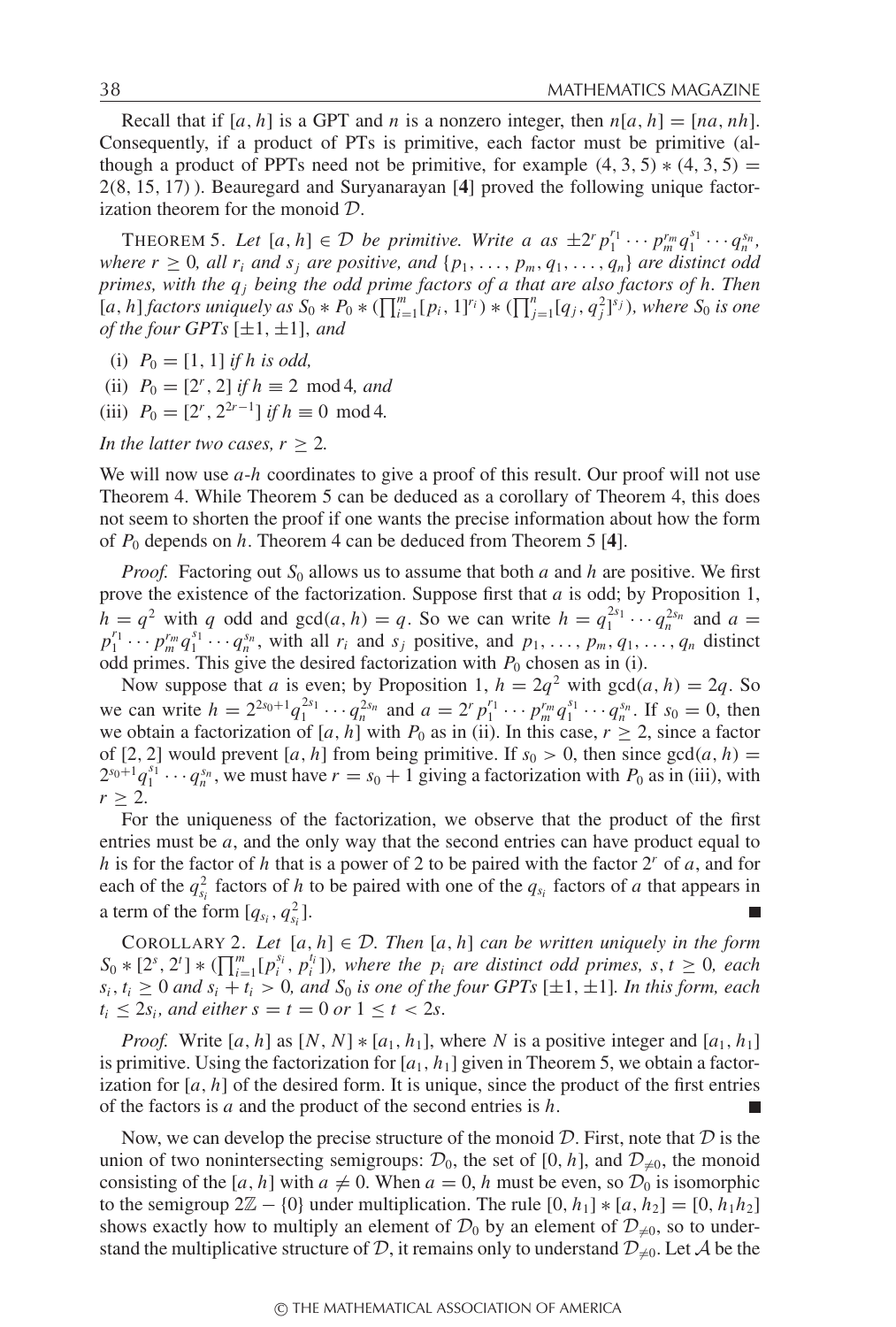monoid consisting of the [*a*, *h*] with *a* and *h* both positive. Since each [*a*, *h*] in  $\mathcal{D}_{\neq 0}$  can be written uniquely as  $[\epsilon_1, \epsilon_2]$  ∗ $[a_1, h_1]$ , with  $[\epsilon_1, \epsilon_2]$  ∈  $\{[\pm 1, \pm 1]\}$  and  $[a_1, h_1]$  ∈ A,  $\mathcal{D}_{\neq 0}$  is the direct sum  $\{[\pm 1, \pm 1]\} \oplus \mathcal{A}$ . So it remains only to understand  $\mathcal{A}$ . In the process, we will determine exactly which elements of  $D$  can be written as products of primitive GPTs.

 $\prod_{i=1}^{m} [p_i^{s_i}, p_i^{t_i}]$ , where the  $p_i$  are distinct primes and the exponents are all nonnega-Begin with an  $[a, h]$  in A. By Corollary 2,  $[a, h]$  can be factored uniquely as tive, and for each *i*,  $s_i + t_i > 0$  and  $t_i \le 2s_i$ , and moreover if  $p_i = 2$  then  $1 \le t_i < 2s_i$ . So we can write A as the direct sum  $\bigoplus_{p \in \mathcal{P}} A_p$ , where P is the set of primes and

- 1. For *p* an odd prime,  $A_p$  is the set of GPTs of the form  $[p^s, p^t]$  with  $s, t \ge 0$  and  $t \leq 2s$ .
- 2.  $A_2$  is the set of GPTs of the form  $[2^s, 2^t]$ , where  $s, t \ge 0$  and either  $s = t = 0$  or  $1 \le t < 2s$ .

We will see that the  $A_p$  with  $p$  odd are rather easy to describe and are all essentially the same, while  $A_2$  is quite a bit more complicated.

We first analyze the  $\mathcal{A}_p$  for an odd p. Since  $t \le 2s$ , any element  $[p^s, p^t]$  of  $\mathcal{A}_p$  can be written as  $[p, p]^u * [p, 1]^v * [p, p^2]^w$ , with *u*, *v*, and *w* nonnegative and at least one of them positive. We identify  $[p^s, p^t]$  with the vector  $(s, t)$ , so that the operation becomes vector addition. This identifies  $A_p$  with the submonoid M of  $\mathbb{Z}_{\geq 0} \times \mathbb{Z}_{\geq 0}$ generated by the vectors  $(1, 1)$ ,  $(1, 0)$ , and  $(1, 2)$ . The latter two vectors generate a submonoid that we call  $\mathcal{B}_p$ ; for each  $(s, t) \in \mathcal{B}_p$ , *t* is even.

The first coordinate system in FIGURE 5 shows a picture of  $A_p$ , with the solid dots indicating the elements of  $\mathcal{B}_p$ . One sees, either by calculation or by noticing that in FIGURE 5, adding the vector (1, 1) moves the solid dots to the open circles, that every element of  $\mathcal{A}_p$  can be written uniquely as  $[p, 1]^u * [p, p^2]^v * [p, p]^{\epsilon}$  with  $\epsilon$  equal to 0 or 1, and an element lies in  $\mathcal{B}_p$  if and only if  $\epsilon = 0$ , that is, when it has the form  $[p^s, p^t]$  with *t* even. Thus  $\mathcal{B}_p$  consists exactly of the elements of  $\mathcal{A}_p$  that are products of PPTs.



**Figure 5**  $A_p$  and  $B_p$  for p an odd prime

Algebraically,  $A_p$  is generated as a semigroup by three generators  $\gamma_1 = [p, 1]$ ,  $\gamma_2 = [p, p^2]$ , and  $\gamma_3 = [p, p]$ , subject to the relation that  $\gamma_1 * \gamma_2 = \gamma_3 * \gamma_3$ , and  $\mathcal{B}_p$ is the submonoid generated by  $\gamma_1$  and  $\gamma_2$ . In fact,  $\mathcal{B}_p$  is isomorphic to  $\mathbb{Z}_{\geq 0} \times \mathbb{Z}_{\geq 0}$ . An explicit isomorphism is given by multiplication by the matrix

$$
\begin{pmatrix}\n1 & -1/2 \\
0 & 1/2\n\end{pmatrix}
$$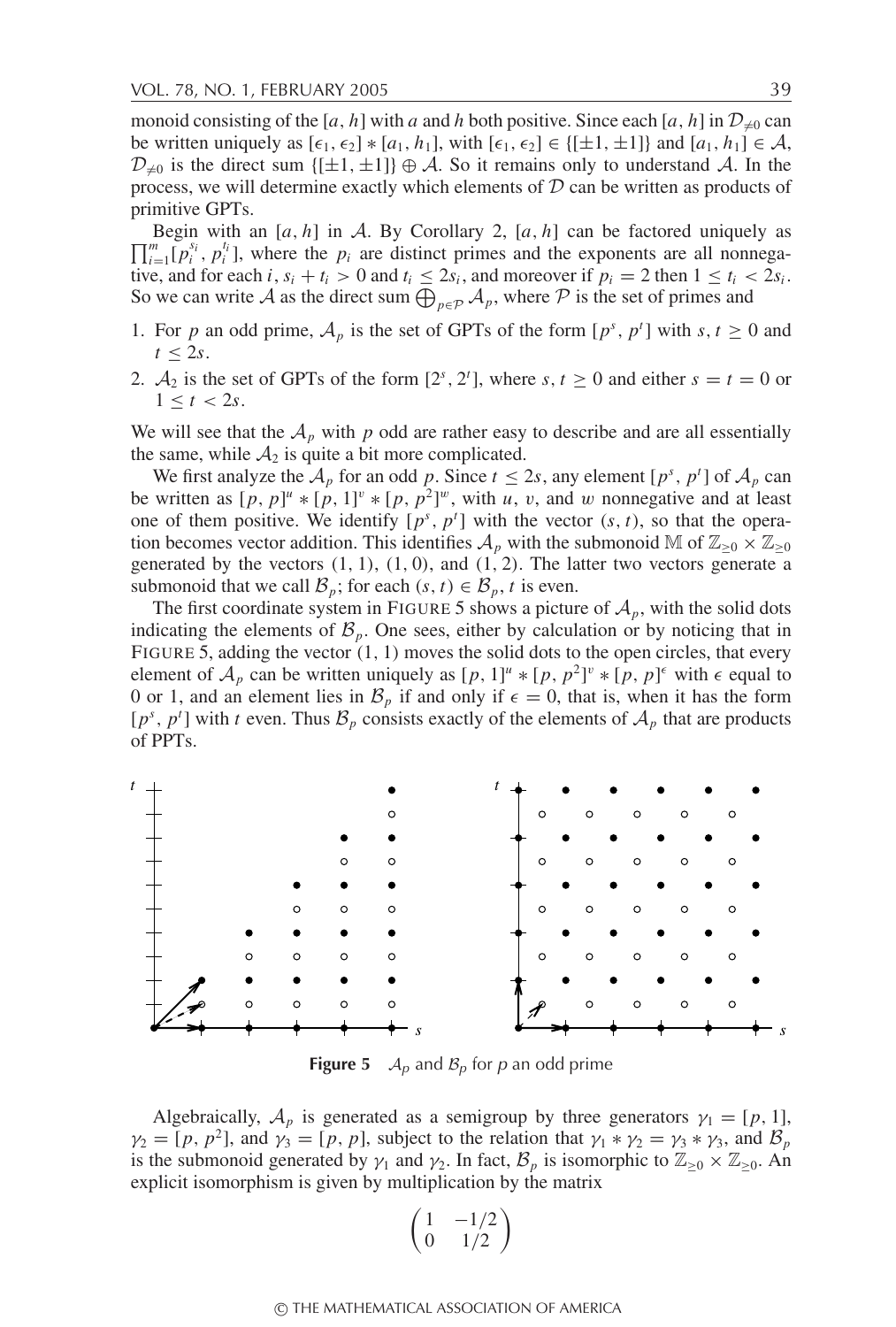(as usual, we regard  $(s, t)$  as a column vector and multiply on the left by this matrix). The second coordinate system of FIGURE 5 shows the result of multiplying the vectors of  $\mathcal{A}_p$  by this matrix. This carries  $\mathcal{B}_p$  to  $\mathbb{Z}_{\geq 0} \times \mathbb{Z}_{\geq 0}$ , and  $\mathcal{A}_p - \mathcal{B}_p$  to the vectors of the form  $(1/2, 1/2) + (s, t)$  for  $(s, t) \in \mathcal{B}_p$ .

Now we analyze  $A_2$ . By Corollary 2,  $A_2$  consists of [1, 1] and the  $[2^s, 2^t]$  with  $1 \leq t < 2s$ . Again changing to vector notation, we identify  $A_2$  with the submonoid  $\mathbb{M}_2$  of  $\mathbb{Z}_{\geq 0} \times \mathbb{Z}_{\geq 0}$  consisting of  $(0, 0)$  and all  $(s, t)$  with  $1 \leq t < 2s$ . There is no finite generating set for  $A_2$ . For the angles of inclination of the nonzero vectors in the span of any finite subset of  $M_2$  are bounded away from 0, but 0 is a limit point for the set of angles of inclination of elements of  $M_2$ .

Define the submonoid  $\mathcal{B}_2$  of  $\mathcal{A}_2$  to consist of the products of primitive GPTs. Let  $S_2^+ = \{(s, 1) \mid s \ge 2\}$  and  $S_2^- = \{(s, 2s - 1) \mid s \ge 2\}$ . Theorem 5 shows that  $S_2 = \{(0, 0)\} \cup S_2^+ \cup S_2^-$  is the collection of all primitive GPTs in  $A_2$ , so  $B_2$  is the submonoid generated by  $S_2$ . In a previous version of this article, we gave a proof that  $\mathcal{B}_2$  contains all but finitely many elements of  $\mathcal{A}_2$ . We thank the referee for improvements that give the following sharper result.

**THEOREM 6.** *The set*  $A_2 - B_2$  *consists of*  $(1, 1)$ *,*  $(2, 2)$ *,*  $(3, 2)$ *,*  $(3, 3)$ *,*  $(3, 4)$ *,*  $(4, 3)$ *,* (4, 5)*,* (5, 3)*,* (5, 5)*, and* (5, 7)}*; these are exactly the PTs* 2*<sup>n</sup>*(1, 0, 1) *for n* = 1*,* 2*,* 3*, and* 5*,* 2(4, ±3, 5)*,* 4(4, ±3, 5)*, and* 4(8, ±15, 17)*.*

*Proof.* In our proof, all variables will represent positive integers. First, consider the region *L* in FIGURE 6, which consists of all nonzero  $(s, t) \in A_2$  having  $1 \le t \le s/2$ . We claim that  $L \subset \mathcal{B}_2$ , as we will show by induction on *t*. If  $t = 1$ , then  $(s, t) \in \mathcal{S}_2^+$ . If  $t > 1$ , then  $(s, t) = (2, 1) + (s - 2, t - 1)$ , with  $(s - 2, t - 1) \in L$ . By the induction hypothesis,  $(s - 2, t - 1) \in \mathcal{B}_2$ , so  $(s, t) \in \mathcal{B}_2$ .



**Figure 6** Finding  $A_2 - B_2$ 

Next, we claim that  $U \subset \mathcal{B}_2$ , where, as shown in FIGURE 6, U is the set of  $(s, t)$ satisfying  $3 \leq 3s/2 \leq t < 2s$ . Let *M* be the matrix

$$
\begin{pmatrix} 1 & 0 \\ 2 & -1 \end{pmatrix}.
$$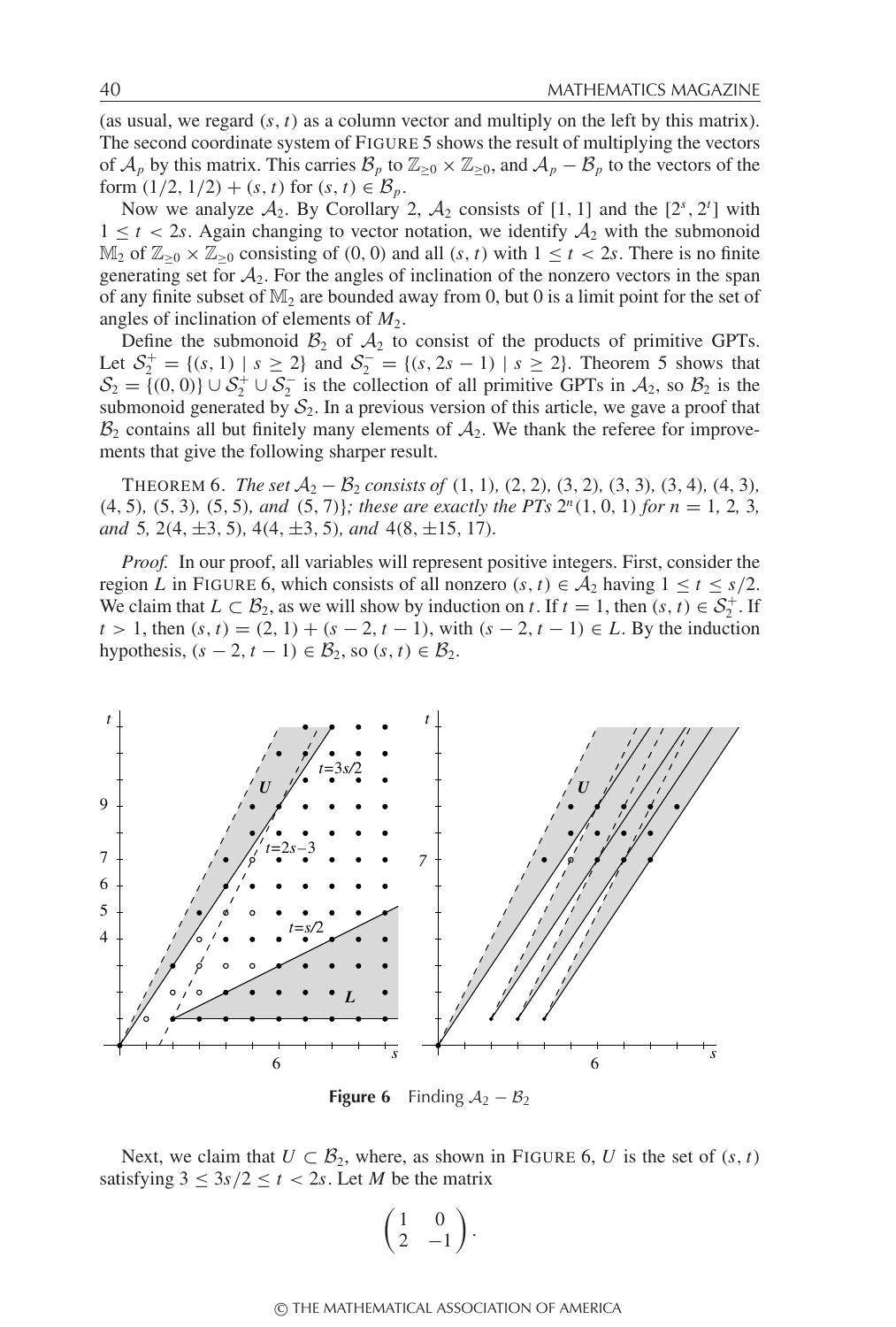Notice that  $M = M^{-1}$ , and M carries integer lattice points to integer lattice points. As usual, thinking of vectors as column vectors when necessary, we have  $M(s, 1)$  =  $(s, 2s - 1)$ , so *M* interchanges the sets  $S_2^+$  and  $S_2^-$ . Also, *M* interchanges the *s*-axis with the line  $t = 2s$  and interchanges the line  $t = s/2$  with the line  $t = 3s/2$ . That is, *M* interchanges the sets *U* and *L*. Since multiplication by *M* is a homomorphism with respect to vector addition, and every element of *L* is a sum of elements of  $S_2^+$ , this shows that every element of *U* is a sum of elements of  $S_2^-$ , so  $U \subset B_2$ .

We note that

- 1. For  $s \geq 4$ ,  $(s, 4) = (s 2, 1) + (2, 3) \in \mathcal{B}_2$ .
- 2. For  $s \ge 6$ ,  $(s, 5) = (s 2, 4) + (2, 1) \in \mathcal{B}_2$ .
- 3. For  $s \ge 5$ ,  $(s, 6) = (3, 5) + (s 3, 1) \in \mathcal{B}_2$ .

Now, write  $(s, t) + U$  to mean the set of all points of the form  $(s, t) + (u, v)$  with  $(u, v) \in U$ . The second graph in FIGURE 6 shows the sets  $(2, 1) + U$ ,  $(3, 1) + U$ , and  $(4, 1) + U$ , and makes it clear that the union of all  $(n, 1) + U$  for  $n \ge 2$  contains all  $(s, t)$  with  $s \ge 6$  and  $t \ge 7$ . Since each  $(n, 1) + U \subset \mathcal{B}_2$ , all of these points are in  $\mathcal{B}_2$ .

Combining the observations made so far shows that all the solid dots in the first graph in FIGURE 6 are in  $\mathcal{B}_2$ , leaving only the points listed in the statement of the theorem, shown as hollow dots, as candidates for the points of  $A_2 - B_2$ .

To check that these ten points are not in  $\mathcal{B}_2$ , we induct on *s*. Each element of  $\mathcal{S}_2$ other than  $(0, 0)$  has *s*-coordinate at least 2, so  $(1, 1)$  is not in  $\mathcal{B}_2$ . Since  $(2, 2)$  is not one of the primitives  $(2, 1)$  or  $(2, 3)$ , it is not in  $\mathcal{B}_2$ . To be in  $\mathcal{B}_2$ , each of  $(3, 2)$ ,  $(3, 3)$ and (3, 4) would have to be  $(2, 1) + (1, t)$  or  $(2, 3) + (1, t)$ , which is impossible since no  $(1, t)$  is primitive. Each of  $(4, 3)$  and  $(4, 5)$  would have to be either  $(2, 1) + (2, t)$  or  $(2, 3) + (2, t)$ , for  $t = 1$  or  $t = 3$ , again giving no posssibilites. Finally,  $(5, 3)$ ,  $(5, 5)$ , or (5, 7) would have to be  $(2, 1) + (3, t)$  or  $(2, 3) + (3, t)$ , for  $t = 1$  or  $t = 5$ .  $\Box$ 

As was the case for  $A_p$ , multiplication by the matrix

$$
\left(\begin{matrix} 1 & -1/2 \\ 0 & 1/2 \end{matrix}\right)
$$

clarifies the picture. FIGURE 7 shows the result of multiplying the vectors of  $\mathcal{A}_2$ by this matrix. The nonzero primitives are carried to the points  $(n + 1/2, 1/2)$  and  $(1/2, n + 1/2)$  for  $n \ge 1$ .



**Figure 7** A better view of  $A_2$  and  $B_2$ 

We still need to identify which elements of  $\mathcal{D}_0$  are products of primitives. We denote this subsemigroup by  $\mathcal{B}_0$ . For any product of elements of D that lies in  $\mathcal{D}_0$ , one of the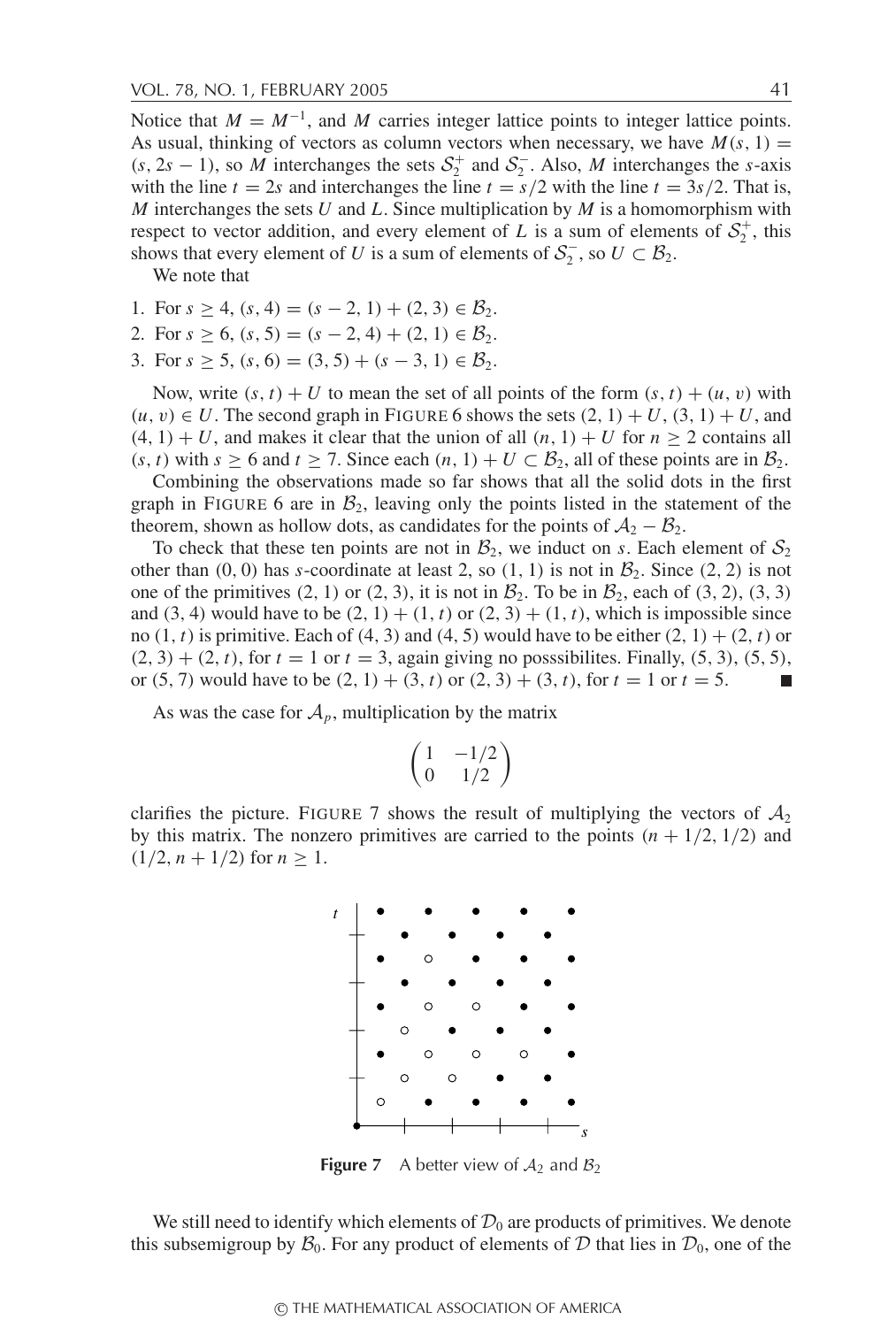factors must have  $a = 0$ . The only primitives in  $\mathcal{D}_0$  are  $[0, \pm 2]$ , so the only products of primitive elements from  $\mathcal{D}_0$  are the  $[0, \pm 2^n]$  with  $n \geq 1$ . The *h*-coordinates of the other primitive factors, up to sign, all have the form  $q^2$  with *q* odd, or  $2q^2$  with  $q \neq 0$ . So the *h*-coordinate of the product must have the form  $\pm Q^2$  with *Q* even, or  $\pm 2Q^2$ , and any number of this form can be achieved.

Summarizing, we have the complete monoid structure.

THEOREM 7. *The Beauregard-Suryanarayan monoid*  $D$  *is a disjoint union*  $D_0 \cup$  $\mathcal{D}_{\neq 0}$ , where  $\mathcal{D}_0$  consists of all [0, h] with h even, and is isomorphic to  $2\mathbb{Z} - \{0\}$ . There *is a direct sum decomposition*

$$
\mathcal{D}_{\neq 0} = \{[\pm 1, \pm 1]\} \oplus \mathcal{A}_2 \oplus \left(\bigoplus_{p \in \mathcal{P} - \{2\}} \mathcal{A}_p\right),\
$$

*with each*  $A_p$  *isomorphic to the* 3-generator monoid  $M$ , and  $A_2$  *isomorphic to the non-finitely-generated monoid* M2*. The submonoid of products of primitive GPTs is a disjoint union*  $\mathcal{B}_0 \cup \mathcal{B}_{\neq 0}$ *, where*  $\mathcal{B}_0$  *consists of all* [0, *h*] *with h of the form*  $\pm q^2$  *with* q *even, or*  $\pm 2q^2$ *, and* 

$$
\mathcal{B}_{\neq 0} = \{[\pm 1, \pm 1]\} \oplus \mathcal{B}_2 \oplus \left(\bigoplus_{p \in \mathcal{P} - \{2\}} \mathcal{B}_p\right),\
$$

*where each*  $\mathcal{B}_p$  *consists of the*  $[p^s, p^t]$  *in*  $\mathcal{A}_p$  *with t even, and*  $\mathcal{B}_2$  *consists of all but the ten elements of*  $A_2$  *specified in Theorem 6.* 

### The <sup>e</sup>-operation

In this final section, we adapt our approach to the Beauregard-Suryanarayan operation to develop a new operation on GPTs (with  $h \neq 0$ ), which is multiplicative with respect to *e* and to *h*. We will see that as with the Beauregard-Suryanarayan operation, the group obtained by projectivization can be naturally identified with  $\{1, -1\} \times \mathbb{Q}$ , but this time the subgroup corresponding to  $\{1\} \times \mathbb{Q}_{>0}$  *is exactly the set of PPTs.* 

Since  $e = kd$ , Theorem 1 shows that  $e-h$  coordinates on the set  $D$  of GPTs with  $h \neq 0$  can be defined by putting

$$
\langle e, h \rangle = \left( h + e, e + \frac{e^2}{2h}, h + e + \frac{e^2}{2h} \right).
$$

Theorem 1 and Lemma 1 show that  $\langle e, h \rangle$  represents a GPT exactly when *h* and *e* are integers such that  $h \neq 0$  and 2*h* divides  $e^2$ , and  $\langle e, h \rangle$  is a PT exactly when both *e* and *h* are positive. Some examples are:

- 1.  $\langle 2, 1 \rangle = (3, 4, 5), \langle 2, 2 \rangle = (4, 3, 5), \langle 2, -2 \rangle = (0, 1, -1).$ 2.  $\langle 2p, 1 \rangle = (1 + 2p, 2p + 2p^2, 1 + 2p + 2p^2).$ 3.  $\langle 2p, 2 \rangle = (2 + 2p, 2p + p^2, 2 + 2p + p^2).$ 4.  $\langle 2q, q^2 \rangle = (q^2 + 2q, 2q + 2, q^2 + 2q + 2).$
- 5.  $\langle 2^s, 2^{2s-1} \rangle = (2^s + 2^{2s-1}, 1 + 2^s, 1 + 2^s + 2^{2s-1})$  with  $s \ge 1$ .

The relation between *e-h* coordinates and *a-h* coordinates is just that  $\langle e, h \rangle =$ [*e* + *h*, *h*], so the condition to identify primitive GPTs is exactly that of Proposition 1: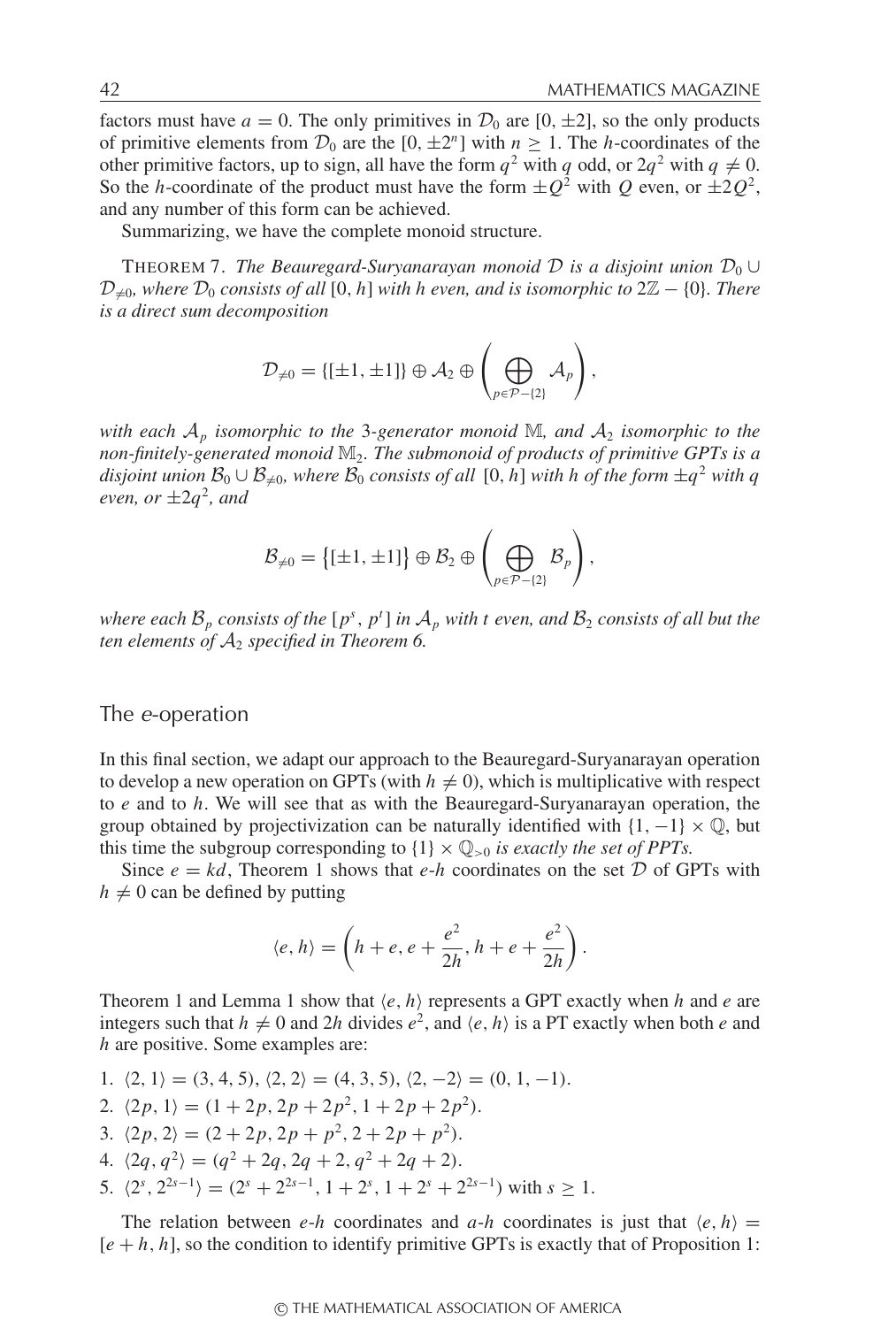PROPOSITION 2. *For*  $h \neq 0$ *,*  $\langle e, h \rangle$  *is primitive exactly when either* 

- 1.  $h = \pm a^2$  *with q odd and*  $gcd(e, h) = q$ , *or*
- 2.  $h = \pm 2q^2$ , and  $gcd(e, h) = 2q$ .

We define an operation by the simple rule

$$
\langle e_1, h_1 \rangle \langle e_2, h_2 \rangle = \langle e_1 e_2, h_1 h_2 \rangle
$$

and call it the *e-operation*. Notice that  $\langle e_1e_2, h_1h_2 \rangle$  does represent a GPT, since if  $2h_1$  |  $e_1^2$  and  $2h_2$  |  $e_2^2$ , then  $2h_1h_2$  |  $(e_1e_2)^2$ . In  $(a, b, c)$ -coordinates (obviously the wrong ones for viewing it), the operation takes the form

$$
(a_1, b_1, c_1)(a_2, b_2, c_2) =
$$
  
\n
$$
(a_1a_2 + a_1b_2 - a_1c_2 + b_1a_2 + 2b_1b_2 - 2b_1c_2 - c_1a_2 - 2c_1b_2 + 2c_1c_2,
$$
  
\n
$$
3a_1a_2 + a_1b_2 - 3a_1c_2 + b_1a_2 + b_1b_2 - b_1c_2 - 3c_1a_2 - c_1b_2 + 3c_1c_2,
$$
  
\n
$$
3a_1a_2 + a_1b_2 - 3a_1c_2 + b_1a_2 + 2b_1b_2 - 2b_1c_2 - 3c_1a_2 - 2c_1b_2 + 4c_1c_2),
$$

and in *a*-*h* coordinates it is  $[a_1, h_1][a_2, h_2] = [a_1a_2 - a_1h_2 - a_2h_1 + 2h_1h_2, h_1h_2].$ Here are a couple of sample calculations.

$$
(3, 4, 5) (3, 4, 5) = \langle 2, 1 \rangle \langle 2, 1 \rangle
$$
  
=  $\langle 4, 1 \rangle = (5, 12, 13)$   

$$
(4, 3, 5) (a, b, c) = \langle 2, 2 \rangle \langle a + b - c, c - b \rangle
$$
  
=  $\langle 2(a + b - c), 2(c - b) \rangle = (2a, 2b, 2c)$ 

For  $\langle e, h \rangle = (a, b, c)$  and any nonzero integer *n*, we have  $n \langle e, h \rangle = (na, nb, nc)$  $\langle ne, nh \rangle$ , and we will declare all these equivalent. Denote the set of equivalence classes with  $h \neq 0$  by  $\mathcal{E}$ .

THEOREM 8. *Define*  $\phi: \mathcal{E} \to \{1, -1\} \times \mathbb{Q}$  by sending  $\langle e, h \rangle$  to  $(\sigma(h), e/h)$ , where  $\sigma(h) = 1$  *if h is positive and is*  $-1$  *if h is negative. Then*  $\phi$  *is an isomorphism.* 

*Proof.* As in Theorem 4, it is straightforward to check that  $\phi$  is a well-defined homomorphism. It is surjective, since  $\phi(\pm \langle 2, 2 \rangle) = (\pm 1, 1), \phi(\pm \langle 2, -2 \rangle) = (\pm 1, -1),$  $\phi(\langle 0, 1 \rangle) = (1, 0), \phi(\langle 2, 1 \rangle) = (1, 2), \phi(\langle 4, 8 \rangle) = (1, 1/2), \text{ and } \phi(\langle 4, 8 \rangle \langle 2q, 1 \rangle) =$  $(1, q)$  and  $\phi$ ( $\langle 4, 8 \rangle$  $\langle 2q, q^2 \rangle$ ) = (1, 1/*q*), when *q* is an odd prime. For injectivity, suppose that  $\phi(\langle e_1, h_1 \rangle) = \phi(\langle e_2, h_2 \rangle)$ . Then  $h_1$  and  $h_2$  have the same sign, so replacing each  $\langle e_i, h_i \rangle$  by  $\langle -e_i, -h_i \rangle$  if necessary, we may assume that both  $h_1$  and  $h_2$  are positive. Since

$$
\frac{1}{h} \langle e, h \rangle = \left( 1 + \frac{e}{h}, \frac{e}{h} + \frac{1}{2} \left( \frac{e}{h} \right)^2, 1 + \frac{e}{h} + \frac{1}{2} \left( \frac{e}{h} \right)^2 \right),
$$

we have  $h_2$   $\langle e_1, h_1 \rangle = h_1 \langle e_2, h_2 \rangle$ . Thus  $\langle e_1, h_1 \rangle$  and  $\langle e_2, h_2 \rangle$  are projectively equivalent and represent the same element of  $\mathcal{E}$ .

Under this isomorphism, the PPTs correspond exactly to  $\mathbb{Q}_{>0}$ , so they form an abelian group free on the generators  $\{(2, 1)\} \cup \{(2p, 2) \mid p$  is prime). It is also free on the set of height-1 PPTs  $\{\langle 2, 1 \rangle\} \cup \{\langle 2p, 1 \rangle \mid p$  is prime}.

Unlike the Beauregard-Suryanarayan operation, the *e*-operation is not well-behaved at the level of PTs. For example, it has no identity element, and appears to have poor